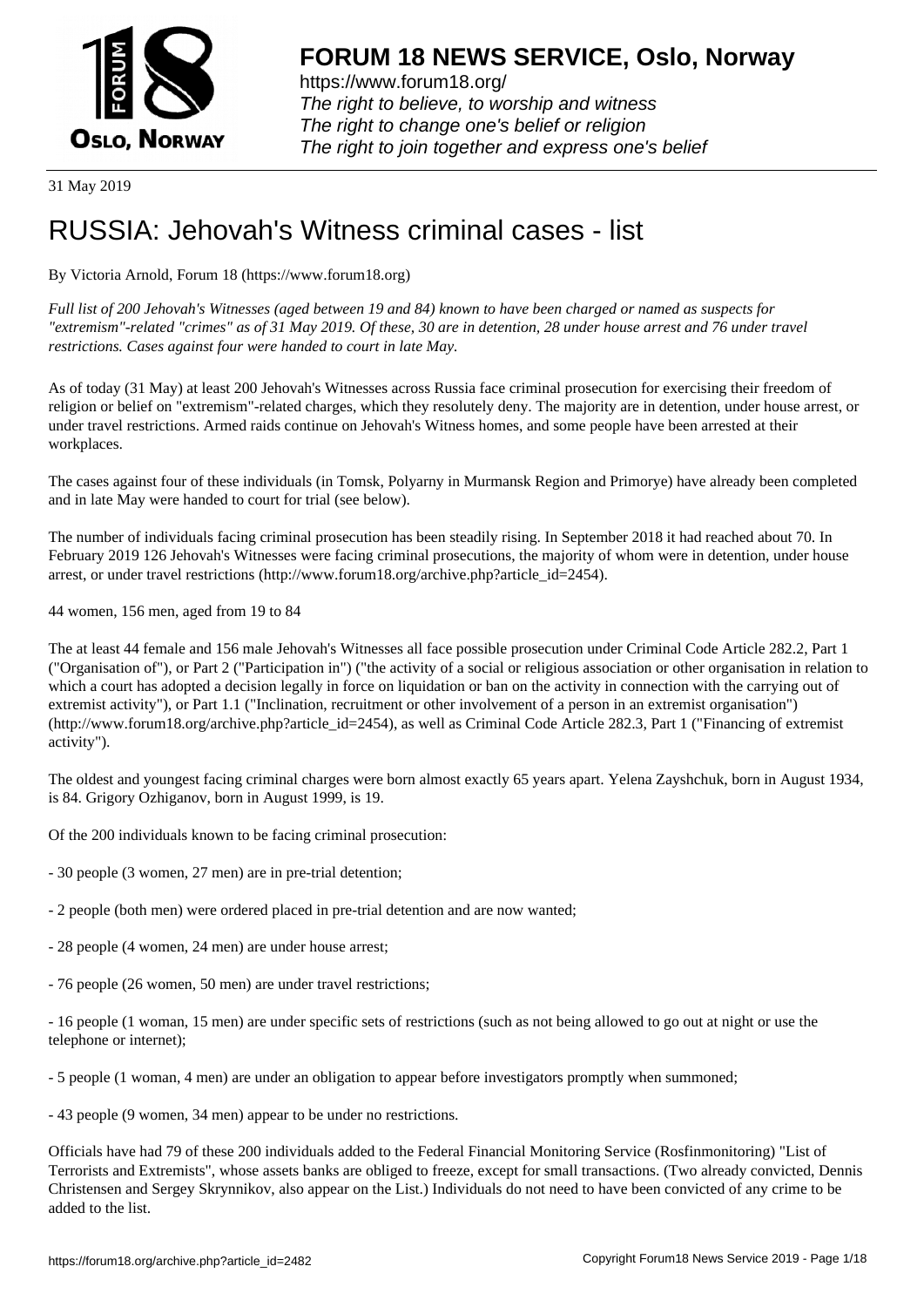Ten people are on the Interior Ministry's federal wanted list as their whereabouts are unknown. Twelve people - including the ten on the wanted list - are known to have left Russia.

The Russian authorities have also opened criminal cases against three Jehovah's Witnesses in Russian-occupied Crimea. Sergey Filatov and Artyom Gerasimov have been charged, while Taras Kuzio is a suspect (http://www.forum18.org/archive.php?article\_id=2466).

Investigations follow 2017 Supreme Court ban

All but one of the investigations are a direct result of the Supreme Court's 2017 ban on Jehovah's Witness activity throughout the country, and its decision to declare the Jehovah's Witness Administrative Centre and all 395 local communities "extremist organisations" (http://www.forum18.org/archive.php?article\_id=2297). No cases stemming from the nationwide ban have yet come to trial, although several investigations have recently been completed and three trials involving four defendants appear imminent.

The registered Jehovah's Witness organisation in Oryol was earlier ruled "extremist" and ordered liquidated in June 2016 (http://www.forum18.org/archive.php?article\_id=2256). Stemming from that ban on 23 May 2019 Danish Citizen Dennis Christensen jailing for six years under Criminal Code Article 282.2, Part 1 was upheld by Oryol Appeal Court (http://www.forum18.org/archive.php?article\_id=2479).

The prosecution stemming from the Oryol ban of Jehovah's Witness Sergey Skrynnikov which on 1 April 2019 led to him being fined fine of about a year and a half's average local wages under Criminal Code Article 282.2, Part 2. Skrynnikov's appeal is due to be heard on 13 June (http://www.forum18.org/archive.php?article\_id=2480).

In a case launched in June 2016 before the nationwide ban, in December 2018 Arkadya Akopyan, was initially found guilty under Criminal Code Article 282, Part 1 ("Actions directed at the incitement of hatred [nenavist] or enmity [vrazhda], as well as the humiliation of an individual or group of persons on the basis of sex, race, nationality, language, origin, attitude to religion, or social group") for allegedly giving "extremist" sermons and giving out banned literature. The prosecution produced apparently false witnesses in the case (http://www.forum18.org/archive.php?article\_id=2453). But Akopyan was later acquitted in connection with the partial decriminalisation of this offence.

Trial underway, three more trials imminent

Yury Zalipayev, remains on trial under Criminal Code Article 280, Part 1 ("Public calls for extremist activity") for allegedly distributing material "inciting hatred and enmity towards a social group, 'Christian clergy'", but Jehovah's Witnesses insist that these materials were planted by FSB security service officers during a search (http://www.forum18.org/archive.php?article\_id=2453).

The criminal case against Sergey Klimov in Tomsk (http://www.forum18.org/archive.php?article\_id=2385) was handed to October District Court in late May. The Court told Forum 18 on 31 May that no date has yet been set for his trial to begin.

The case against two men from Polyarny in Murmansk Region - Roman Markin and Viktor Trofimov – who were interrogated at the Investigative Department of the Russian Navy's Northern Fleet's Polyarny Flotilla (http://www.forum18.org/archive.php?article\_id=2385) was handed to Polyarny District Court in late May. The Court told Forum 18 on 31 May that no date has yet been set for their trial to begin.

The case against Grigory Bubnov in Volno-Nadezhdinskoye in Primorye was handed to Nadezhdinsky District Court on 31 May. The Court told Forum 18 that no date has yet been set for his trial to begin.

Nationwide raids

Stemming from the 2017 nationwide ban, the authorities have from January 2018 onwards intensively raided Jehovah's Witness homes across Russia (http://www.forum18.org/archive.php?article id=2412), continuing less frequent raids that took place before Jehovah's Witnesses were banned (http://www.forum18.org/archive.php?article\_id=2220).

Between January 2018 and May 2019, raids have taken place in the following 36 of Russia's 83 federal subjects (not counting Crimea and Sevastopol): Amur, Arkhangelsk, Republic of Bashkortostan, Belgorod, Ivanovo, Jewish Autonomous Region, Kamchatka, Kemerovo, Khabarovsk, Republic of Khakasiya, Khanty-Mansi Autonomous Region, Kirov, Kostroma, Krasnoyarsk, Magadan, Republic of Mordoviya, Murmansk, Novosibirsk, Omsk, Orenburg, Oryol, Penza, Perm, Primorye, Pskov, Rostov, Republic of Sakha-Yakutiya, Sakhalin, Saratov, Smolensk, Stavropol, Sverdlovsk, Republic of Tatarstan, Tomsk, Ulyanovsk, and Volgograd.

Seven Jehovah's Witnesses detained in Surgut in February 2019 were tortured. Yet against Russia's legally binding international obligations under the United Nations (UN) Convention against Torture and Other Cruel, Inhuman or Degrading Treatment or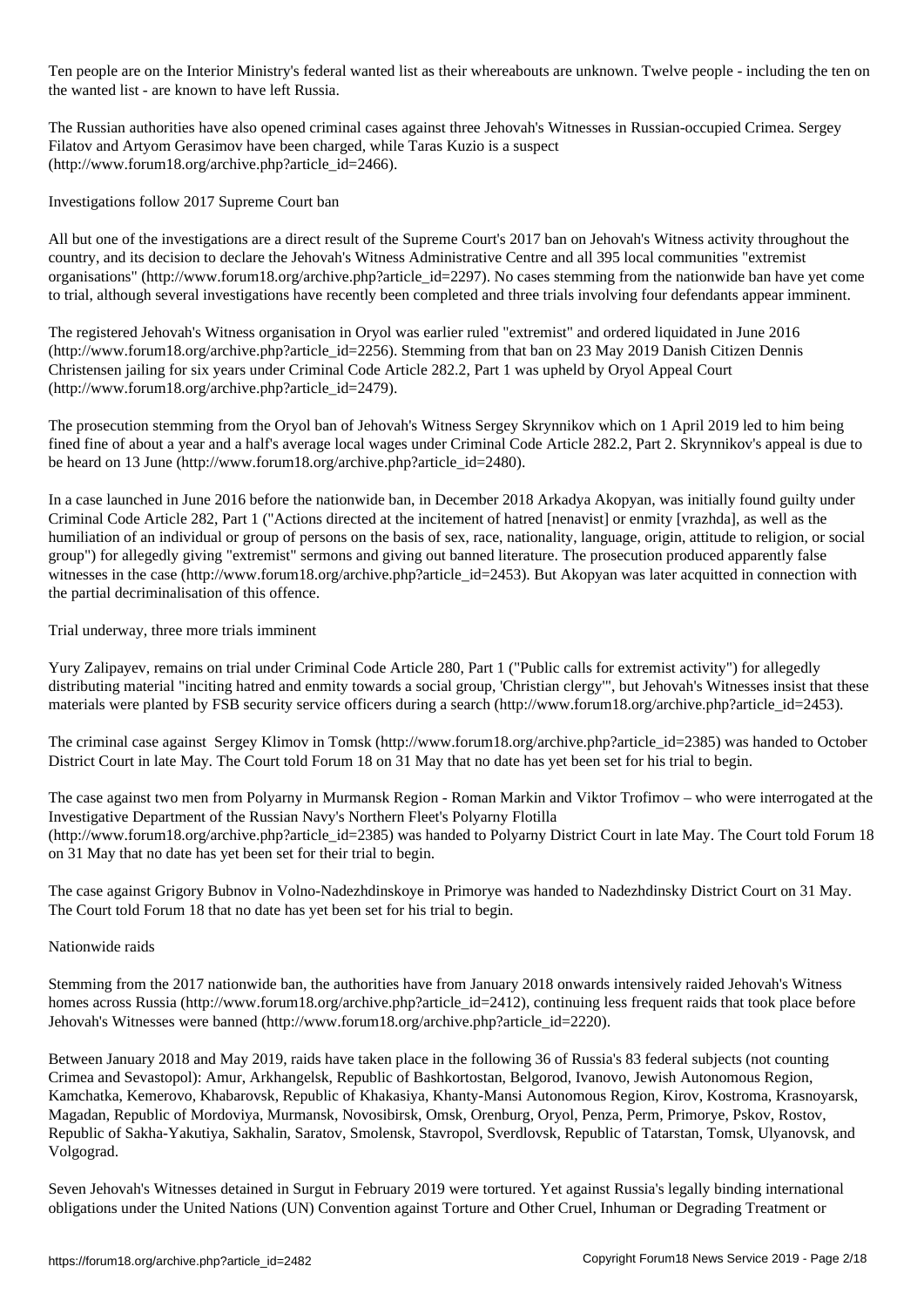$\mathcal{C}$ prisoner of conscience Yevgeny Kim, or those who facilitated this (http://www.forum18.org/archive.php?article\_id=2332), are known to have happened. However, Kim himself was deprived of his Russian citizenship, leaving him stateless, and on 10 April 2019 – the day he completed his labour camp term – was fined and ordered deported to his country of birth (http://www.forum18.org/archive.php?article\_id=2478)

Despite the Jehovah's Witnesses being doctrinally pacifist, the raids often involve heavily armed riot police or National Guard troops carrying machine guns. The raids are usually led by the Investigative Committee, with the FSB security service and police Centre for Combating Extremism also often participating (http://www.forum18.org/archive.php?article\_id=2381).

The usual pattern for a raid is that officials, including armed men in masks and body armour, late at night or early in the morning arrive at Jehovah's Witnesses' homes. The occupants are sometimes made to lie on the floor or face the wall while the officers search their homes.

"We quickly got dressed, opened the door, and in a second the apartment was filled with men in black. I was just shocked," Svetlana Suvorkova, whose husband Yevgeny was arrested in Kirov in October 2018 (http://www.forum18.org/archive.php?article\_id=2381), told the jw-russia website on 11 January 2019. Suvorkov is now under house arrest.

Officials then confiscate personal possessions such as electronic devices, bank cards, personal photographs, and books. After this the Jehovah's Witnesses, including children and elderly people, are normally taken to one of the raiding agencies' buildings for questioning lasting several hours.

Detention, house arrest, travel restrictions

Most people are then released, some under travel restrictions. Others are kept in temporary detention until investigators decide whether to apply to a court for longer-term restrictive measures – they must do this within 48 hours of the initial detention.

A judge then decides whether to grant an investigator's request to place an individual in detention, under house arrest, or under travel or other restrictions.

House arrest means that an individual must remain within their home, possibly with other court-ordered restrictions, unless there is a medical reason to have treatment outside their home.

An initial period of pre-trial detention or house arrest lasts for two months from the date of arrest. Criminal cases are usually opened on or shortly before the date of the raid. Towards the end of the two months, investigators must apply to a court again if they want an extension. Detainees themselves may appeal to a higher court to have these restrictive measures lifted or reduced. Sometimes such appeals have been successful.

Detentions can be difficult for relatives to cope with, both practically and emotionally. Maksim Khalturin's father has health problems and relies largely on his support, Jehovah's Witnesses stated on 11 January 2019. "It is very hard for me without him. After all, I must take care of my husband alone. And I myself am 81 years old," said his mother Galina Khalturina. "For the first week I couldn't sleep at all," said Olga Korobeynikova, whose husband Vladimir is now under house arrest in Kirov. "When I wake up, there's just pain."

## Prosecutions despite Supreme Court claims

Prosecutions of Jehovah's Witnesses (http://www.forum18.org/archive.php?article\_id=2479) are happening despite the Supreme Court judges' noting in both their initial (http://www.forum18.org/archive.php?article\_id=2274) and appeal (http://www.forum18.org/archive.php?article\_id=2297) rulings that the Court had not assessed the legality of the means of expression of Jehovah's Witness beliefs. The government also claimed, in a submission to the European Court of Human Rights (ECtHR) in Strasbourg on 23 March 2018, that the ban "does not contain a restriction or prohibition on individual profession of [Jehovah's Witness] teachings".

Jehovah's Witnesses point out that the Supreme Court judges' claims are not reflected in reality. "Today it has become clear that the statements of the Russian authorities before international bodies that the liquidation of Jehovah's Witness legal entities 'do not contain any restriction or prohibition on practicing these teachings' is nothing more than slyness," spokesperson Yaroslav Sivulsky commented on 23 May. "In order to convict a person for extremism and an attempt on the constitutional order, and then punish him on a par with thieves and murderers, it is enough for law enforcement authorities to prove that he believes in God in the wrong way and catch him reading the Bible." (http://www.forum18.org/archive.php?article\_id=2479)

Muslims who study the works of the late Muslim theologian Said Nursi face similar "extremism"-related prosecutions. In what appears to be a first, Yevgeny Kim, arrested in 2015 and convicted in 2017 for meeting with others to study Nursi's books, was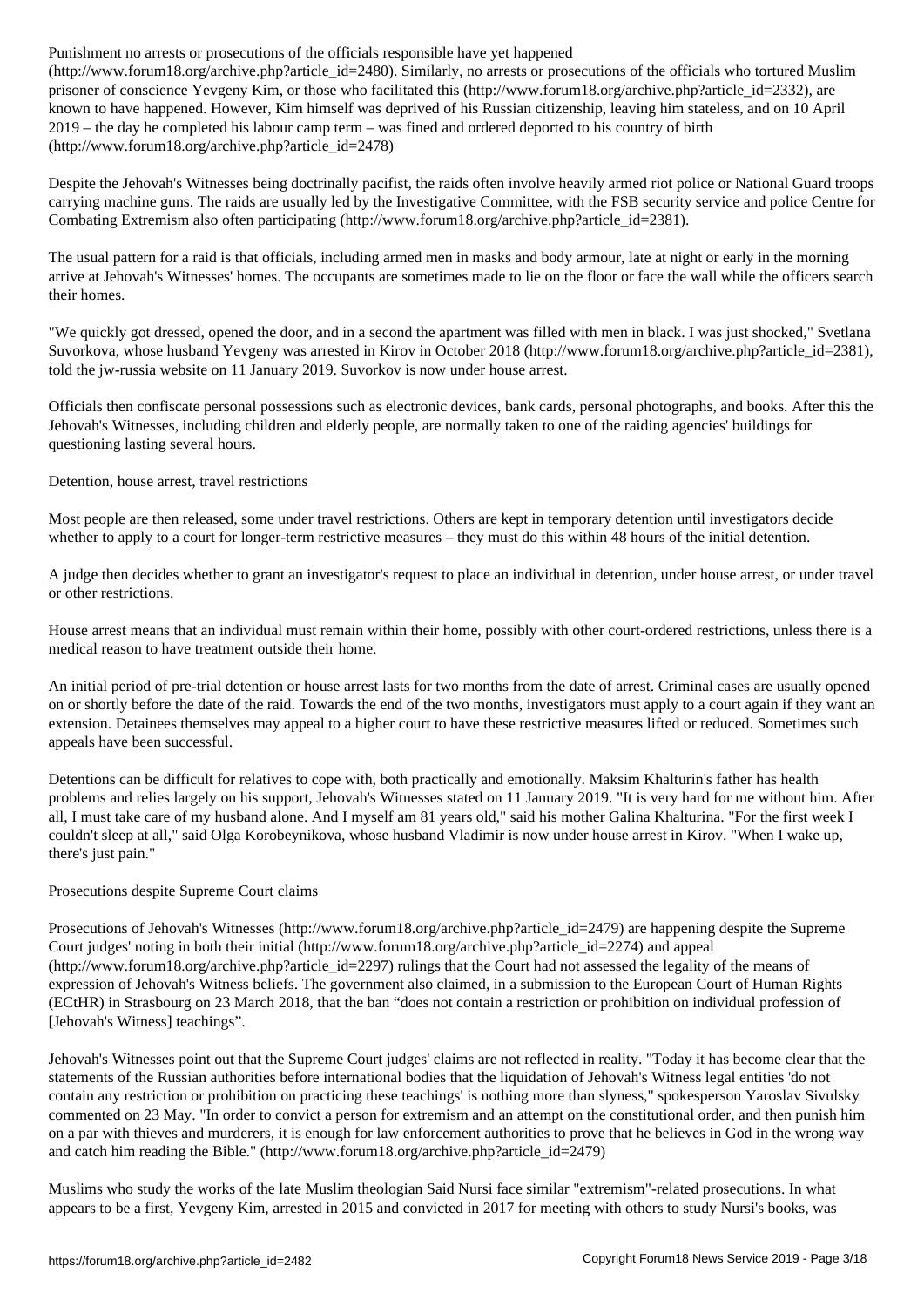==================================================

Full list of 200 under criminal investigation, sentenced or on trial

Name, date of birth – date of initial arrest; date of decision to put in detention/under house arrest/under travel restrictions; charged/suspect under Criminal Code Article; whether or not on Rosfinmonitoring "List of Terrorists and Extremists"

and ordered to his countries to his countries of birth  $U$  . (http://www.forumlar. (http://www.forumlar. (http://

==================================================

- Pre-trial Detention

Ivanovo - Furmanovo

1) Yevgeny Andreyevich Spirin, born 24 February 1986 – arrested on 27 January 2019; detained on 28 January 2019; charged under Article 282.2, Part 1; not on Rosfinmonitoring List

## Kemerovo

2) Sergey Alekseyevich Britvin, born 18 August 1965 – arrested on 22 July 2018; detained on 24 July 2018; suspect under Article 282.2, Part 2; added to Rosfinmonitoring List on 22 November 2018

3) Vadim Anatolyevich Levchuk, born 6 February 1972 – arrested on 22 July 2018; detained on 24 July 2018; suspect under Article 282.2, Part 2; added to Rosfinmonitoring List on 22 November 2018

## Khabarovsk

4) Valery Vasilyevich Moskalenko, born 15 April 1967 – arrested on 2 August 2018; detained on 3 August 2018; charged under Article 282.2, Part 2; not on Rosfinmonitoring List

## Kirov

5) Andrzej [Anatolyevich] Oniszczuk, Polish citizen, born 3 October 1968 – arrested on 9 October 2018; detained 12 October 2018; charged under Article 282.2, Part 1, and Article 282.3, Part 1; added to Rosfinmonitoring List on 15 November 2018

## Krasnoyarsk – Sharypovo

6) Anton Olegovich Ostapenko, born 12 January 1991 – arrested on 19 April 2019; detained on 24 April 2019 for two months; Article 282.2, Part 1; not on Rosfinmonitoring List

## Mordoviya – Saransk

7) Aleksandr Stanislavovich Shevchuk, born 31 August 1989 – arrested on 6 February 2019; detained no later than 8 February 2019; charged under Article 282.2, Part 1; added to Rosfinmonitoring List on 11 April 2019

8) Georgy Nikolayevich Nikulin, born 21 November 1963 - arrested on 6 February 2019; detained no later than 8 February 2019; unknown whether charged or suspect under Article 282.2 Part 1; added to Rosfinmonitoring List on 11 April 2019

## Novosibirsk

9) Yury Prokopyevich Savelyov, born 1 January 1954 – arrested on 8 November 2018; detained on 8 November 2018; charged under Article 282.2, Part 1; added to Rosfinmonitoring List on 18 December 2018

## Primorye – Spassk-Dalny

10) Yury Nikolayevich Belosludtsev, born 1 May 1964 – arrested on 17 March 2019 in Luchegorsk; detained on 19 March 2019 for two months; charged under Article 282.2, Part 1 or 2; added to Rosfinmonitoring List on 30 May 2019

11) Sergey Aleksandrovich Sergeyev, born 6 September 1955 – arrested on 17 March 2019 in Luchegorsk; detained on 19 March 2019 for two months; charged under Article 282.2, Part 1 or 2; not on Rosfinmonitoring List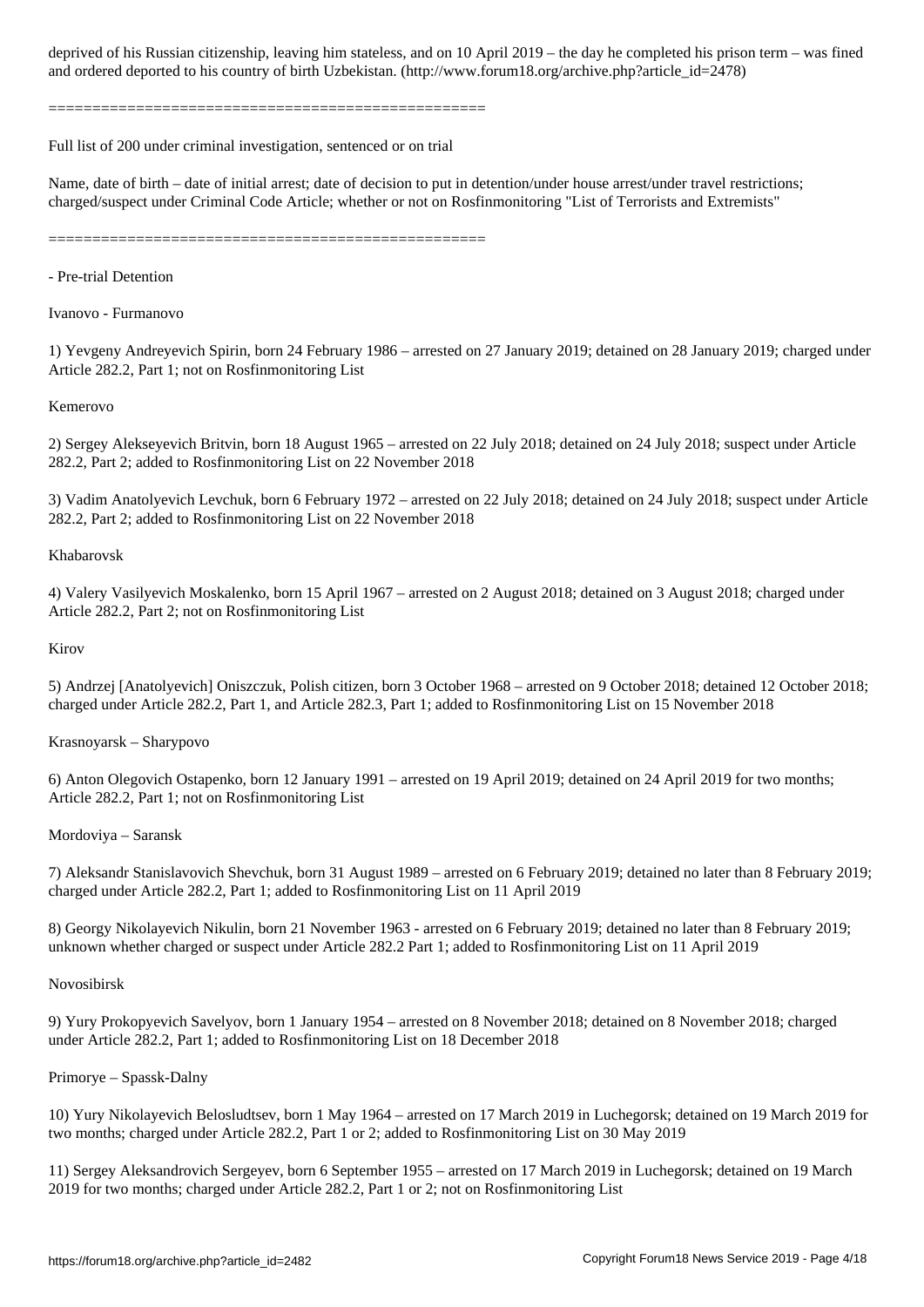12) Dmitry Viktorovich Barmakin, born 30 May 1974 – arrested in Nakhodka on 28 July 2018; detained on 30 July 2018; charged under Article 282.2, Part 1; added to Rosfinmonitoring List on 14 February 2019

13) Irina Gennadyevna Buglak, born 25 January 1975 – arrested in Partizansk on 19 April 2019; detained on 20 April 2019 for two months; charged under Article 282.2, Part 1; not on Rosfinmonitoring List

Rostov-on-Don

14) Arsen Vilenovich Avanesov, born 24 September 1983 – arrested on 22 May 2019; detained on 26 May 2019 for two months; suspect under Article 282.2, Part 1; not on Rosfinmonitoring List

15) Vilen Shagenovich Avanesov, born 22 October 1952 – arrested on 22 May 2019; detained on 26 May 2019 for two months; suspect under Article 282.2, Part 1; not on Rosfinmonitoring List

16) Aleksandr Mikhailovich Parkov, born 5 September 1967 – arrested on 22 May 2019; detained on 26 May 2019 for two months; suspect under Article 282.2, Part 1; not on Rosfinmonitoring List

Smolensk

17) Yevgeny Vladimirovich Deshko, born 7 May 1989 – arrested on 29 April 2019; detained on 1 May 2019 for two months; suspect under Article 282.2, Part 2; not on Rosfinmonitoring List

18) Ruslan Nikolayevich Korolyov, born 8 August 1982 – arrested on 25 April 2019; detained on 26 April 2019 for two months; suspect under Article 282.2, Part 2; not on Rosfinmonitoring List

19) Valery Anatolyevich Shalyev, born 23 September 1977 – arrested on 25 April 2019; detained on 26 April 2019 for two months; suspect under Article 282.2, Part 2; not on Rosfinmonitoring List

20) Viktor Ivanovich Malkov, born 21 February 1959 – arrested on 25 April 2019; detained on 26 April 2019 for two months; suspect under Article 282.2, Part 2; not on Rosfinmonitoring List

21) Tatyana Stepanovna Galkevich, born 2 August 1959 – arrested on 16 May 2019; detained on 18 May 2019; charged under Article 282.2, Part 2; not on Rosfinmonitoring List

22) Valentina Ivanovna Vladimirova, born 15 April 1956 – arrested on 16 May 2019; detained on 18 May 2019; charged under Article 282.2, Part 2; not on Rosfinmonitoring List

Stavropol – Neftekumsk

23) Aleksandr Andreyevich Akopov, born 4 November 1992 – arrested on 9 December 2018; detained on 12 December 2018; charged under Article 282.2, Part 1; not on Rosfinmonitoring List

24) Konstantin Valeryevich Samsonov, born 8 April 1977 – arrested on 9 December 2018; detained on 12 December 2018; charged under Article 282.2, Part 1; not on Rosfinmonitoring List

25) Shamil Shapiyevich Sultanov, born 16 March 1977 – arrested on 9 December 2018; detained on 12 December 2018; charged under Article 282.2, Part 1; not on Rosfinmonitoring List

Tomsk

26) Sergey Gennadyevich Klimov, born 26 March 1970 – arrested on 3 June 2018; detained on 5 June 2018; charged under Article 282.2, Part 1; investigation completed, case sent to October District Court May 2019; not on Rosfinmonitoring List

Volgograd

27) Sergey Nikolayevich Melnik, born 29 June 1972 – arrested on 16 May 2019; detained on 18 May 2019; suspect under Article 282.2, Part 2; not on Rosfinmonitoring List

28) Vyacheslav Ivanovich Osipov, born 17 October 1970 – arrested on 16 May 2019; detained on 18 May 2019; suspect under Article 282.2, Part 2; not on Rosfinmonitoring List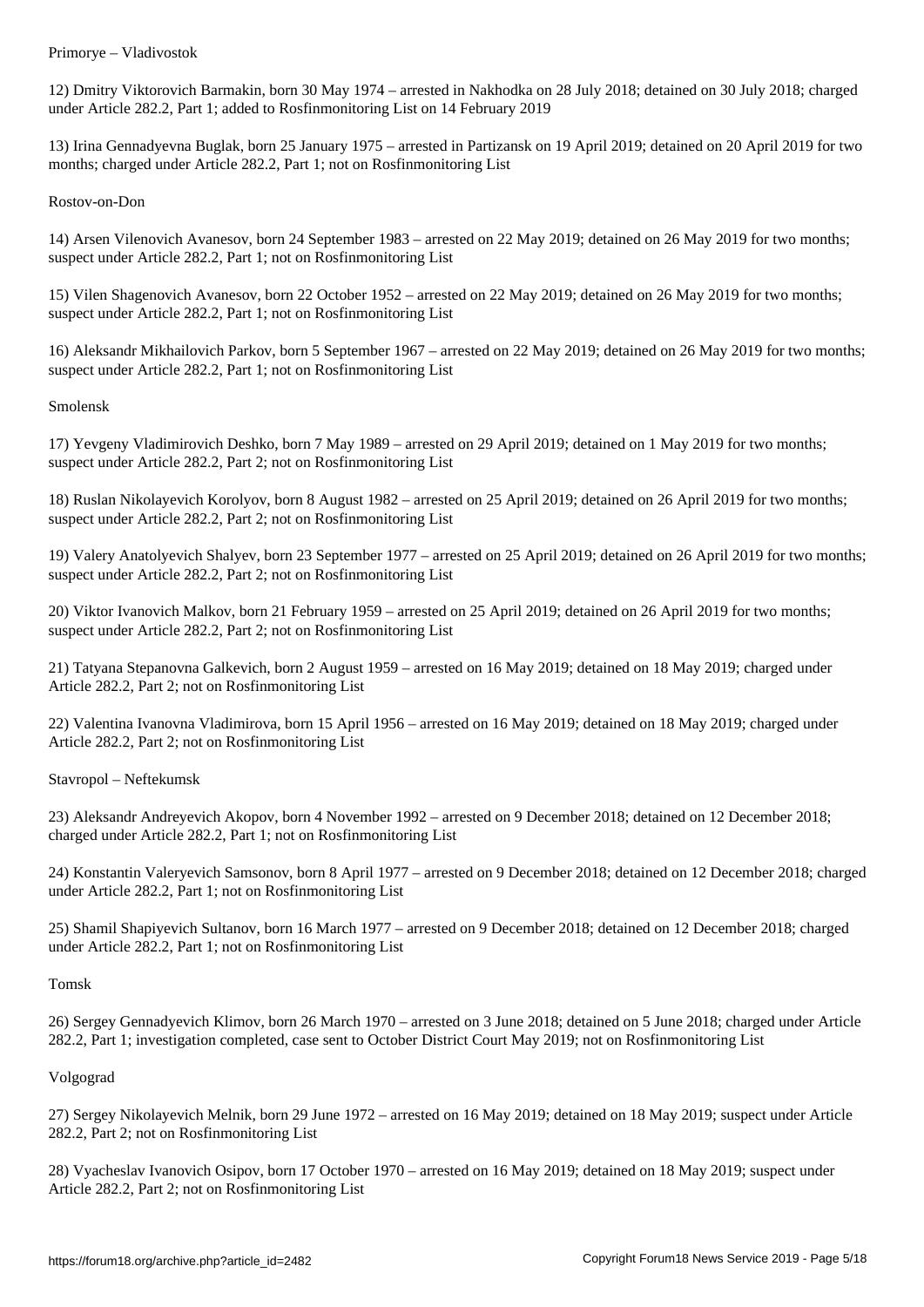282.2, Part 2; not on Rosfinmonitoring List

30) Igor Artyomovich Yegozaryan, born 17 January 1965 – arrested on 16 May 2019; detained on 18 May 2019; suspect under Article 282.2, Part 2; not on Rosfinmonitoring List

==================================================

- Pre-trial Detention ordered in absentia

Oryol

1) Vitaly Gennadyevich Maksimov, born 27 December 1980 – has left Russia, detention ordered in absentia (on wanted list); charged under Article 282.2, Part 2; added to Rosfinmonitoring List on 20 September 2018

2) Dmitry Andreyevich Prikhodko, born 17 March 1986 – has left Russia, detention ordered in absentia (on wanted list); charged under Article 282.2, Part 2; added to Rosfinmonitoring List on 20 September 2018

==================================================

- House Arrest

Kemerovo – Berezyovsky

1) Khasan Abduvaitovich Kogut, born 7 May 1983 – arrested on 6 February 2019 on being summoned to FSB office; detained for 48 hours then put under house arrest on 8 February 2019; charged under Article 282.2, Part 2; added to Rosfinmonitoring List on 28 February 2019

Kirov

2) Vladimir Aleksandrovich Korobeynikov, born 14 December 1952 – arrested on 9 October 2018; detained on 12 October 2018; put under house arrest on 1 February 2019; charged under Article 282.2, Part 1, and Article 282.3, Part 1; added to Rosfinmonitoring List on 15 November 2018

3) Maksim Valeryevich Khalturin, born 3 September 1974 – arrested on 9 October 2018; detained on 12 October 2018; put under house arrest on 1 February 2019; charged under Article 282.2, Part 1, and Article 282.3, Part 1; added to Rosfinmonitoring List on 15 November 2018

4) Andrei Sergeyevich Suvorkov, 26 February 1993 – arrested on 9 October 2018; detained on 12 October 2018; put under house arrest on 1 February 2019; charged under Article 282.2, Part 1, and Article 282.3, Part 1; added to Rosfinmonitoring List on 15 November 2018

5) Yevgeny Anatolyevich Suvorkov, born 3 February 1978 – arrested on 9 October 2018; detained 12 October 2018; put under house arrest on 28 March 2019; charged under Article 282.2, Part 1, and Article 282.3, Part 1; added to Rosfinmonitoring List on 15 November 2018

## Khabarovsk

6) Stanislav Viktorovich Kim, born 5 July 1968 – arrested on 10 November 2018; detained on 12 November 2018; placed under house arrest on 30 January 2019; charged under Article 282.2, Part 1; not on Rosfinmonitoring List

7) Vitaly Vyacheslavovich Zhuk, born 8 April 1972 – arrested 10 November 2018; detained 12 November 2018; placed under house arrest on 14 January 2019; charged under Article 282.2, Part 1; not on Rosfinmonitoring List

8) Nikolai Yuryevich Polevodov, born 10 February 1970 – arrested on 10 November 2018; detained on 12 November 2018; placed under house arrest on 14 January 2019; charged under Article 282.2, Part 1; not on Rosfinmonitoring List

# Khanty-Mansi Autonomous Region – Uray

9) Andrey Vladimirovich Sazonov, born 15 August 1980 – arrested on 6 February 2019; detained on 8 February 2019; put under house arrest on 26 February 2019; charged under Article 282.2, Part 1; not on Rosfinmonitoring List

10) Yevgeny Nikolayevich Kayrak, born 29 March 1986 – arrested on 15 February 2019 and detained for 48 hours; put under house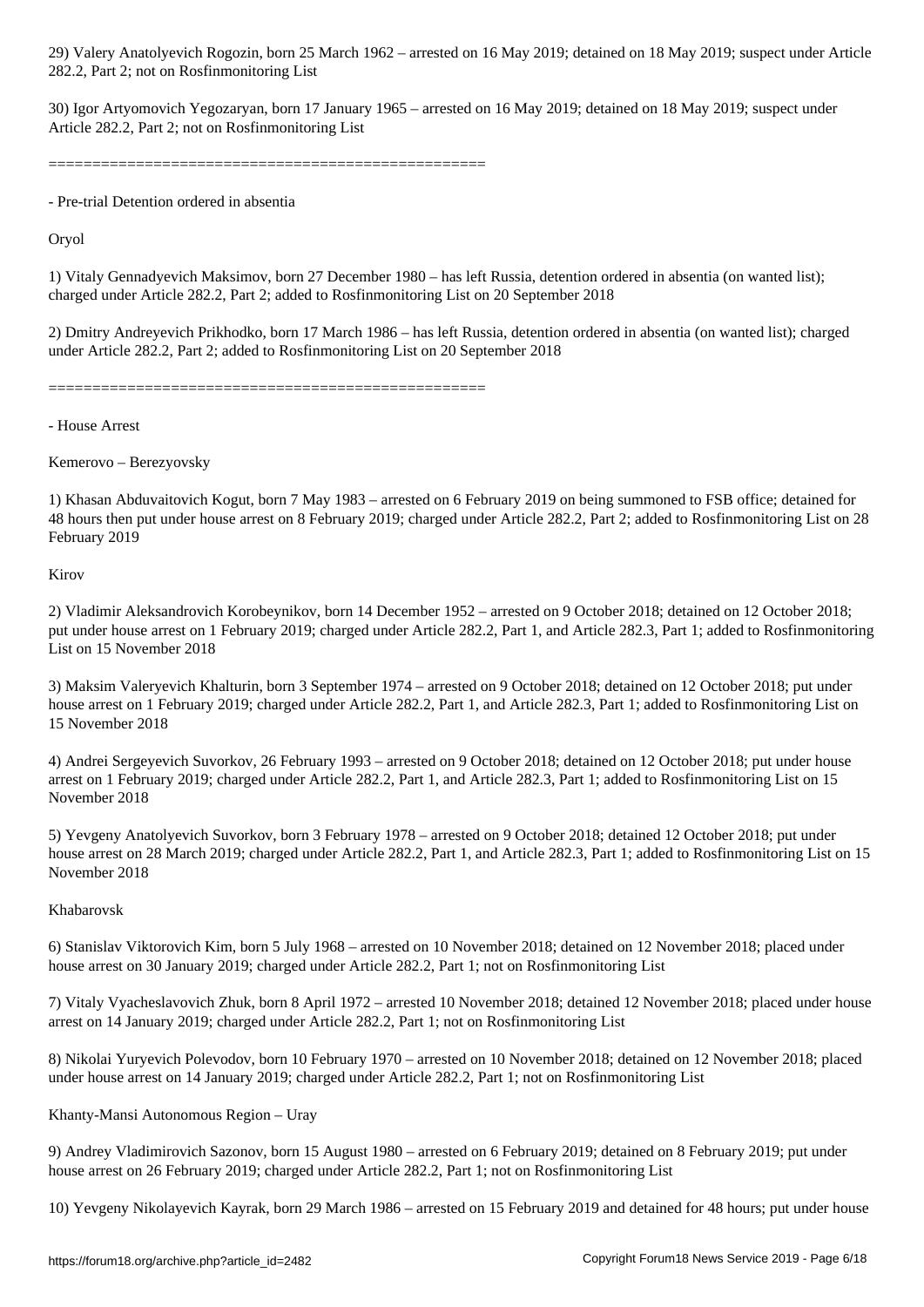Krasnoyarsk

11) Andrei Garafetanovich Stupnikov, born 17 September 1973 – arrested on 3 July 2018; detained on 4 July 2018; put under house arrest on 1 March 2019; charged under Article 282.2, Part 1; not on Rosfinmonitoring List

Novosibirsk

12) Aleksandr Ivanovich Seryodkin, born 1 December 1954 – arrested on 19 April 2019; put under house arrest on 21 April 2019; charged under Article 282.2, Part 1; added to Rosfinmonitoring List on 8 May 2019

13) Valery Vladimirovich Maletskov, born 13 September 1974 – arrested on 19 April 2019 and detained for 1 day; put under house arrest on 21 April 2019; charged under Article 282.2, Part 2; added to Rosfinmonitoring List on 8 May 2019

Penza

14) Vladimir Aleksandrovich Kulyasov, born 17 April 1974 – arrested on 15 July 2018 and detained for 48 hours; put under house arrest on 17 July 2018; charged under Article 282.2, Part 2; added to Rosfinmonitoring List on 6 September 2018

15) Andrei Aleksandrovich Magliv, born 20 June 1984 – arrested on 15 July 2018 and detained for 48 hours; put under house arrest on 17 July 2018; charged under Article 282.2, Part 2; added to Rosfinmonitoring List on 6 September 2018

16) Denis Vladimirovich Timoshin, born 23 March 1980 – arrested on 15 July 2018 and detained for 48 hours; put under house arrest on 17 July 2018; charged under Article 282.2, Part 2; added to Rosfinmonitoring List on 6 September 2018

17) Vladimir Aleksandrovich Alushkin, born 30 June 1964 – arrested on 15 July 2018; detained on 17 July 2018; put under house arrest on 14 January 2019; charged under Article 282.2, Part 1; added to Rosfinmonitoring List on 6 September 2018

Primorye – Spassk-Dalny

18) Dmitry Yuryevich Malyovany, born 24 April 1990 – arrested 25 November 2018 and detained for 48 hours; put under house arrest on 27 November 2018; charged under Article 282.2, Part 1; added to Rosfinmonitoring List on 14 February 2019

19) Olga Alekseyevna Opaleva, born 22 April 1952 – arrested 25 November 2018 and detained for 48 hours; put under house arrest on 27 November 2018; suspect under Article 282.2, Part 1; added to Rosfinmonitoring List on 14 February 2019

20) Olga Aleksandrovna Panyuta, born 11 June 1959 – arrested 25 November 2018 and detained for 48 hours; put under house arrest on 27 November 2018; charged under Article 282.2, Part 1.1; added to Rosfinmonitoring List on 14 February 2019

21) Aleksei Borisovich Trofimov, born 23 April 1959 – arrested 25 November 2018 and detained for 48 hours; put under house arrest on 27 November 2018; suspect under Article 282.2, Part 1; added to Rosfinmonitoring List on 14 February 2019

Smolensk

22) Natalya Igoryevna Sorokina, born 12 March 1975 – arrested in Sychyovka on 7 October 2018; detained on 9 October 2018; put under house arrest on 15 April 2019; charged under Article 282.2, Part 2; not on Rosfinmonitoring List

23) Mariya Vladimirovna Troshina, born 13 February 1977 – arrested in Sychyovka on 7 October 2018; detained on 9 October 2018; put under house arrest on 15 April 2019; charged under Article 282.2, Part 2; not on Rosfinmonitoring List

Tatarstan – Naberezhniye Chelny

24) Ilkham Shamilyevich Karimov, born 9 February 1981 – arrested on 27 May 2018; detained on 29 May 2018; put under house arrest on 2? November 2018; charged under Article 282.2, Part 1; not on Rosfinmonitoring List

25) Konstantin Viktorovich Matrashov, born 22 August 1988 arrested on 27 May 2018; detained on 29 May 2018; put under house arrest on 14 November 2018; charged under Article 282.2, Parts 1, 1.1, and 2; not on Rosfinmonitoring List

26) Vladimir Nikolayevich Myakushin, born 6 November 1987 – arrested on 27 May 2018; detained on 29 May 2018; put under house arrest on 13 November 2018; charged under Article 282.2, Parts 1, 1.1, and 2; not on Rosfinmonitoring List

27) Aydar Maratovich Yulmetyev, born August 1993 – arrested on 29 May 2018; detained on 31 May 2018; put under house arrest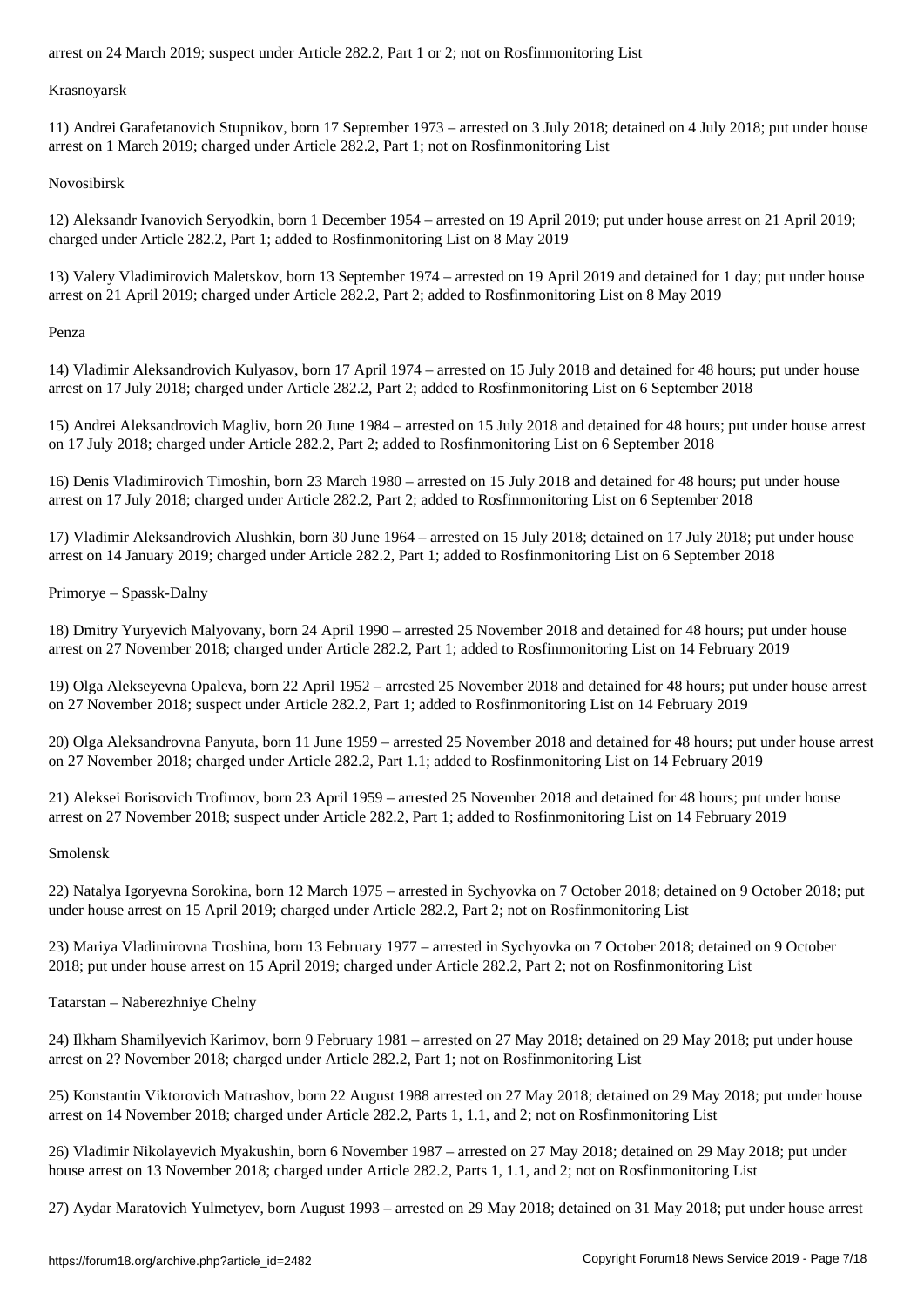Ulyanovsk

28) Sergey Aleksandrovich Mysin, born 21 June 1965 – arrested on 27 February 2019; detained on 28 February 2019; put under house arrest on 23 April 2019; charged under Article 282.2, Part 1; added to Rosfinmonitoring List on 6 May 2019

==================================================

- Travel Restrictions

Amur – Blagoveshchensk

1) Dmitry Mikhailovich Golik, born 26 March 1987 – arrested on 20 July 2018; unknown if detained for 48 hours or when placed under travel restrictions; charged under Article 282.2, Part 2; added to Rosfinmonitoring List on 30 August 2018

2) Aleksei Aleksandrovich Berchuk, born 17 November 1975 – arrested on 21 January 2019 and detained temporarily, then placed under travel restrictions on 22 January 2019; charged under Article 282.2, Part 1; added to Rosfinmonitoring List on 30 August 2018

Amur – Zeya

3) Konstantin Aleksandrovich Moiseyenko, born 17 May 1976 – arrested 21 March 2019; put under travel restrictions the same day; suspect under Article 282.2, Part 1; not on Rosfinmonitoring List

Arkhangelsk – Severodvinsk

4) Vladimir Aleksandrovich Teterin, born 14 April 1957 – arrested on 13 March 2019; put under travel restrictions the same day; suspect under Article 282.2, Part 1; not on Rosfinmonitoring List

Bashkortostan – Dyurtyuli

5) Anton Nikolayevich Lemeshev, born 18 February 1987 – arrested on 18 October 2018; detained on 20? October 2018; put under house arrest on 31 October 2018; released under travel restrictions on 15 February 2019; charged under Article 282.2, Part 1; not on Rosfinmonitoring List

Bashkortostan – Ufa

6) Anatoly Sergeyevich Vilitkevich, born 15 September 1986 – arrested on 10 April 2018; detained on 12 April 2018; placed under house arrest on 21 June 2018; released under travel restrictions on 28 February 2019; charged under Article 282.2, Part 2; added to Rosfinmonitoring List on 7 July 2018

Ivanovo – Shuya

7) Aleksey Albertovich Arkhipov, born 13 July 1960 – arrested no earlier than 22 June 2018 and put under travel restrictions; charged under Article 282.2, Part 2; not on Rosfinmonitoring List

8) Yelena Valentinovna Mikhailova, born 9 August 1983 – arrested 29 May 2018 but not detained; put under travel restrictions on 22 June 2018; charged under Article 282.2, Part 2 and Article 282.3 Part 1; not on Rosfinmonitoring List

9) Svetlana Anatolyevna Ryzhkova, born 22 June 1953 – arrested on 26 June 2018, unknown if detained; put under travel restrictions 27 June 2018; charged under Article 282.2, Part 2 and Article 282.3 Part 1; not on Rosfinmonitoring List

10) Svetlana Yuryevna Shishina, born 16 November 1975 – arrested 29 May 2018 but not detained; put under travel restrictions on 22 June 2018; charged under Article 282.2, Part 2 and Article 282.3 Part 1; not on Rosfinmonitoring List

11) Dmitry Vasilyevich Mikhailov, born 25 October 1977 – arrested on 19 April 2018; detained on 29 May 2018; released under travel restrictions on 15 November 2018; charged under Article 282.2, Part 2 and Article 282.3 Part 1; not on Rosfinmonitoring List

Jewish Autonomous Region – Birobidzhan

12) Alam Abdulaziz ogly Aliyev, born 14 January 1963 – arrested on 17 May 2018; detained on 18 May 2018; released on appeal on 25 May 2018 and placed under travel restrictions; charged under Article 282.2, Part 1; added to Rosfinmonitoring List between 17 May and 13 June 2018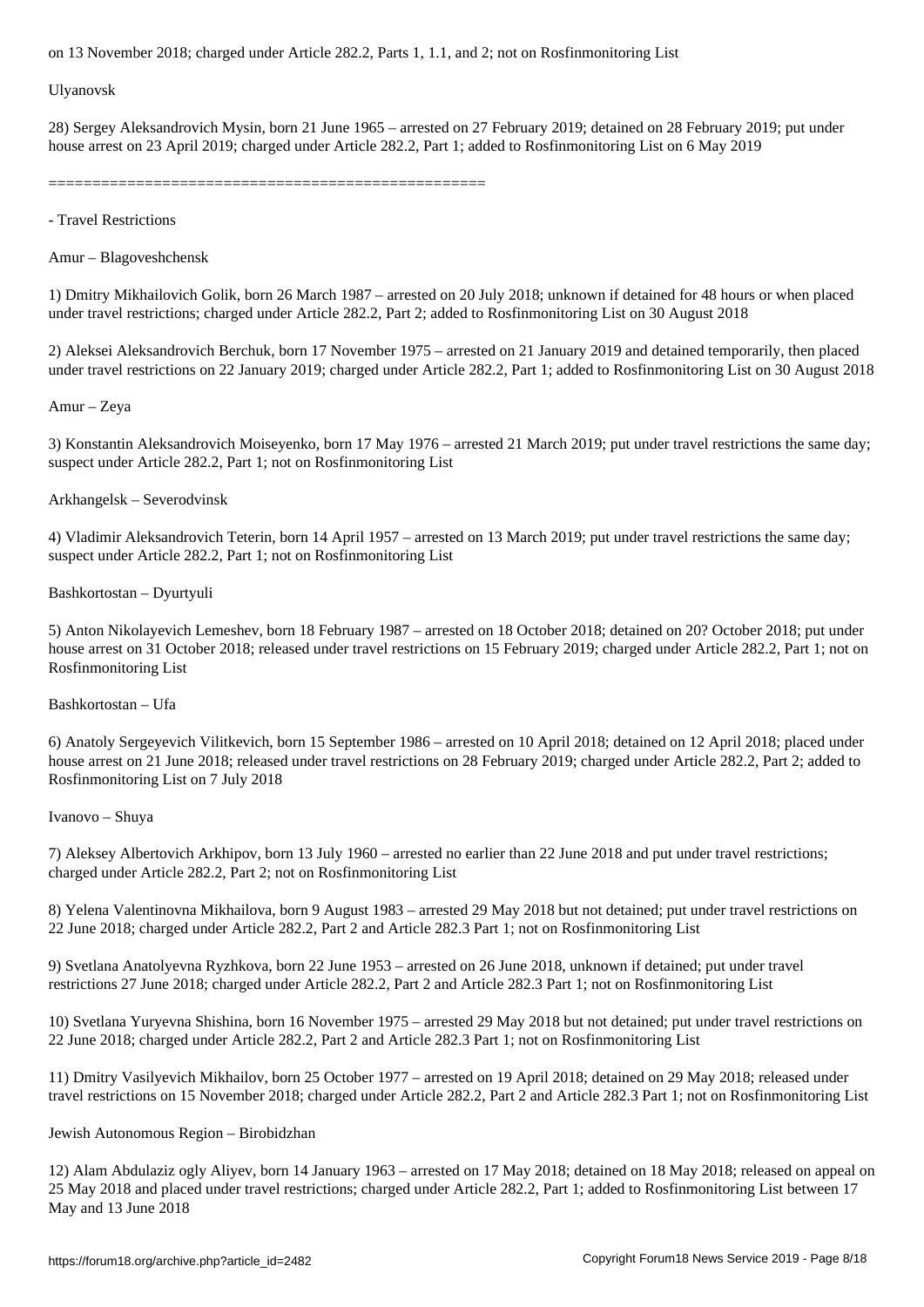13) Valery Sergeyevich Kriger, born 11 January 1968 – arrested no later than 29 June 2018 and put under travel restrictions; charged under Article 282.2, Part 1, and Article 282.3, Part 1; added to Rosfinmonitoring List on 11 February 2019

14) Sergey Aleksandrovich Shulyarenko, born 16 November 1984 – case opened on 17 May 2018 but not arrested or detained; put under travel restrictions on unknown date; charged under Article 282.3, Part 1; added to Rosfinmonitoring List on 28 March 2019

15) Dmitry Nikolayevich Zagulin, born 29 December 1973 – case opened on 17 May 2018 but not arrested or detained; put under travel restrictions on unknown date; charged under Article 282.3, Part 1; added to Rosfinmonitoring List on 28 March 2019

## Kabardino-Balkariya – Maysky

16) Yury Viktorovich Zalipayev, born 8 October 1962 – case opened in August 2017; put under travel restrictions on 24 April 2018; charged under Article 280 Part 1 and Article 282 Part 1 but latter charge dropped on 22 January 2019; currently on trial; not on Rosfinmonitoring List

# Kamchatka – Yelizovo

17) Konstantin Aleksandrovich Bazhenov, born 24 July 1977 – arrested on 19 August 2018; detained on 21 August 2018; released on appeal on 29 August 2018 and placed under travel restrictions; charged under Article 282.2, Part 1; added to Rosfinmonitoring List on 11 October

# Khabarovsk

18) Tatyana Valentinovna Zhuk, born 13 March 1973 – arrested on 10 November 2018 and put under travel restrictions; suspect under Article 282.2, Part 2; not on Rosfinmonitoring List

19) Maya Pavlovna Karpushkina, born 19 March 1949 – arrested on 10 November 2018 and put under travel restrictions; suspect under Article 282.2, Part 2; not on Rosfinmonitoring List

20) Svetlana Grigoryevna Sedova, born 8 June 1969 – arrested on 10 November 2018 and put under travel restrictions; suspect under Article 282.2, Part 2; not on Rosfinmonitoring List

Khanty-Mansi Autonomous Region – Surgut

21) Vyacheslav Pavlovich Boronos, born 1 June 1966 – probably arrested on 15 February 2019; unknown if detained for 48 hours; put under travel restrictions no later than 17 February 2019; suspect under Article 282.2, Part 1 or 2; not on Rosfinmonitoring List

22) Vasily Vasilyevich Burunesku, born 6 September 1958 – probably arrested on 15 February 2019; unknown if detained for 48 hours; put under travel restrictions no later than 17 February 2019; suspect under Article 282.2, Part 1 or 2; not on Rosfinmonitoring List

23) Artyom Stanislavovich Kim, born 3 January 1988 – probably arrested on 15 February 2019; unknown if detained for 48 hours; put under travel restrictions no later than 17 February 2019; suspect under Article 282.2, Part 1 or 2; not on Rosfinmonitoring List

24) Aleksei Nikolayevich Plekhov, born 28 July 1977 – probably arrested on 15 February 2019; unknown if detained for 48 hours; put under travel restrictions no later than 17 February 2019; charged under Article 282.2, Part 1 or 2; not on Rosfinmonitoring List

## Kostroma

25) Sergey Alekseyevich Rayman, born 5 October 1996 – arrested on 25 July 2018; detained on 26 July 2018; placed under house arrest on 21 September 2018; placed under specific restrictions on 24 October 2018; put under travel restrictions on 22 January 2019; charged under Article 282.2, Part 1; not on Rosfinmonitoring List

26) Valeriya Aleksandrovna Rayman, born 21 May 1993 – arrested on 25 July 2018 and detained for 48 hours; released on 27 July 2018 and put under specific restrictions; put under travel restrictions on 22 January 2019; charged under Article 282.2, Part 2; not on Rosfinmonitoring List

## Krasnoyarsk – Minusinsk

27) Dmitry Anatolyevich Maslov, born 7 September 1976 – arrested on 19 April 2019; put under travel restrictions no later than 22 April 2019; suspect under Article 282.2, Part 1; not on Rosfinmonitoring List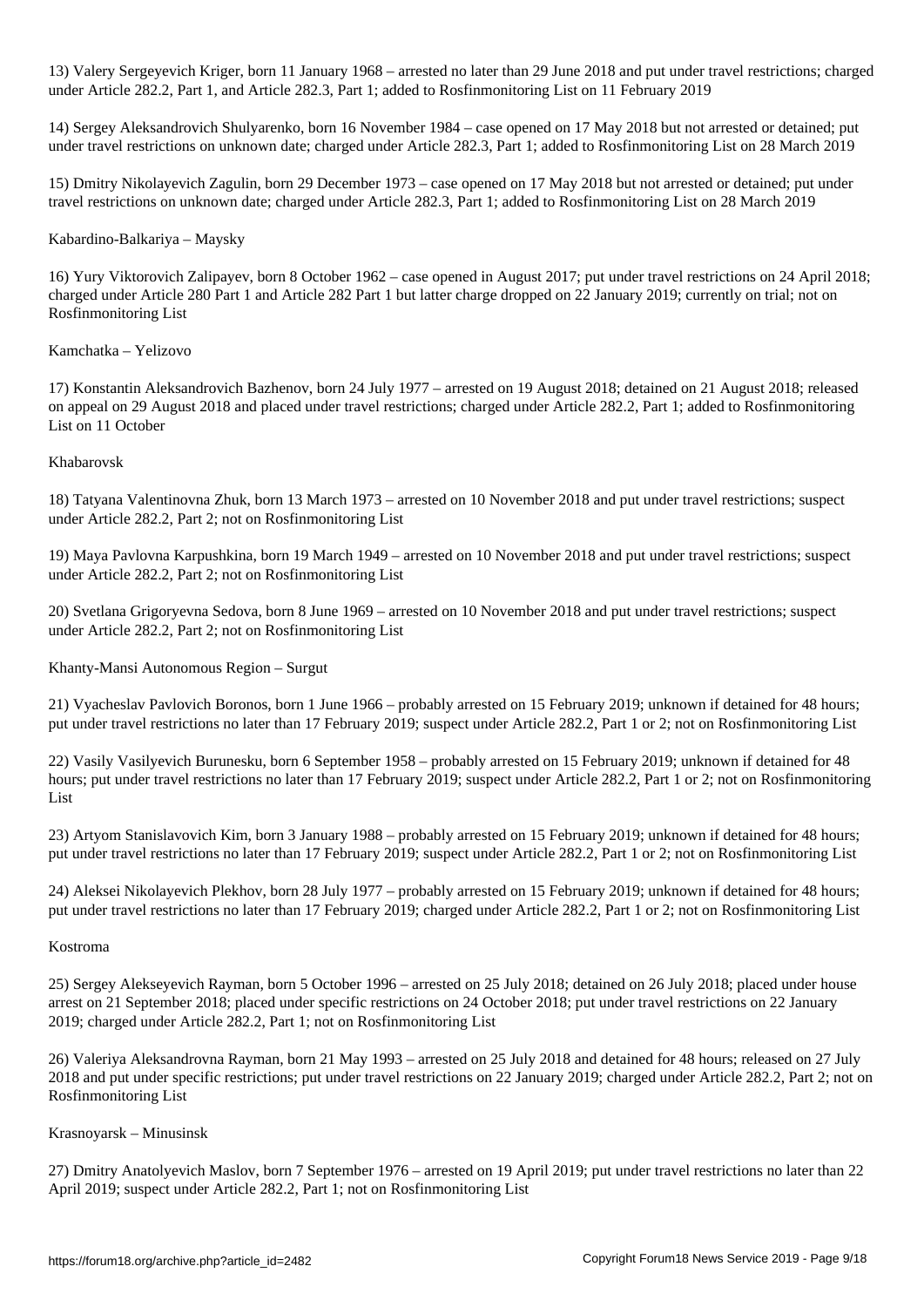28) Sergey Artyomovich Agadzhanov, born 20 October 1957 – arrested on 20 March 2019 and released after questioning; put under travel restrictions no later than 9 April 2019; charged under Article 282.2, Part 1; added to Rosfinmonitoring List on 21 March 2019

29) Lyubov Ivanovna Asatryan, born 11 January 1951 - arrested on 20 March 2019 and released after questioning; put under travel restrictions no later than 9 April 2019; charged under Article 282.2, Part 1; added to Rosfinmonitoring List on 21 March 2019

30) Anastasiya Petrovna Chibisova, born 25 October 1994 – arrested on 20 March 2019 and released after questioning; put under travel restrictions no later than 9 April 2019; suspect under Article 282.2, Part 1; added to Rosfinmonitoring List on 21 March 2019

31) Galina Sergeyevich Dergacheva, born 16 December 1956 – arrested on 20 March 2019 and released after questioning; put under travel restrictions no later than 9 April 2019; suspect under Article 282.2, Part 1; added to Rosfinmonitoring List on 21 March 2019

32) Inna Alekseyevna Kardakova, born 2 August 1980 – arrested on 20 March 2019 and released after questioning; put under travel restrictions no later than 9 April 2019; suspect under Article 282.2, Part 1; added to Rosfinmonitoring List on 21 March 2019

33) Irina Vladimirovna Khvostova, born 15 March 1992 – arrested on 20 March 2019 and released after questioning; put under travel restrictions no later than 9 April 2019; suspect under Article 282.2, Part 1; added to Rosfinmonitoring List on 21 March 2019

34) Viktor Anatolyevich Revyakin, born 2 March 1957 – arrested on 20 March 2019 and released after questioning; put under travel restrictions no later than 9 April 2019; suspect under Article 282.2, Part 1; added to Rosfinmonitoring List on 21 March 2019

35) Mikhail Yuryevich Solntsev, born 26 December 1962 – arrested on 20 March 2019 and released after questioning; put under travel restrictions no later than 9 April 2019; suspect under Article 282.2, Part 1; added to Rosfinmonitoring List on 21 March 2019

36) Oksana Mikhailovna Solntseva, born 17 August 1966 – arrested on 20 March 2019 and released after questioning; put under travel restrictions no later than 9 April 2019; charged under Article 282.2, Part 1; added to Rosfinmonitoring List on 21 March 2019

37) Konstantin Nikolayevich Petrov, born 9 August 1986 – arrested on 30 May 2018; detained on 1 June 2018; released from detention on appeal on 3 August 2018 and placed under house arrest; put under travel restrictions on 29 March 2019; suspect under Article 282.2, Part 1; added to Rosfinmonitoring List on 28 December 2018

38) Ivan Grigoryevich Puyda, born 5 November 1978 – arrested in Khabarovsk on 30 May 2018; detained in Magadan on 1 June 2018; put under house arrest on 5 October 2018; put under travel restrictions on 29 March 2019; charged under Article 282.2, Part 1; added to Rosfinmonitoring List on 28 December 2018

39) Sergey Liviyevich Yerkin, born 23 June 1953 – arrested on 30 May 2018; detained on 1 June 2018; put under house arrest on 5 October 2018; put under travel restrictions on 29 March 2019; suspect under Article 282.2, Part 1; added to Rosfinmonitoring List on 28 December 2018

40) Yevgeny Anatolyevich Zyablov, born 9 March 1977 – arrested on 30 May 2018; detained on 1 June 2018; put under house arrest on 5 October 2018; put under travel restrictions on 27 March 2019; suspect under Article 282.2, Part 1; added to Rosfinmonitoring List on 28 December 2018

#### Mordoviya – Saransk

41) Vladimir Andreyevich Atryakhin, born 29 September 1987 – arrested on 6 February 2019; detained no later than 8 February 2019; put under travel restrictions on 29 March 2019; charged under Article 282.2, Part 1; added to Rosfinmonitoring List on 11 April 2019

42) Denis Nikolayevich Antonov, born 17 December 1976 - arrested on 26 March 2019; unknown if detained for 48 hours; put under travel restrictions; unknown whether suspect or charged under Article 282.2 Part 2; added to Rosfinmonitoring List on 11 April 2019

43) Aleksandr Yevgenyevich Korolyov, born 20 September 1978 - arrested on 21 March 2019; unknown if detained for 48 hours; put under travel restrictions; unknown whether suspect or charged under Article 282.2 Part 2; added to Rosfinmonitoring List on 11 April 2019

#### Murmansk – Polyarny

44) Roman Nikolayevich Markin, born 18 March 1974 – arrested on 18 April 2018; detained no later than 20 April 2018; put under house arrest on 10 October 2018; released under travel restrictions on 7 February 2019; charged under Article 282.2, Part 1;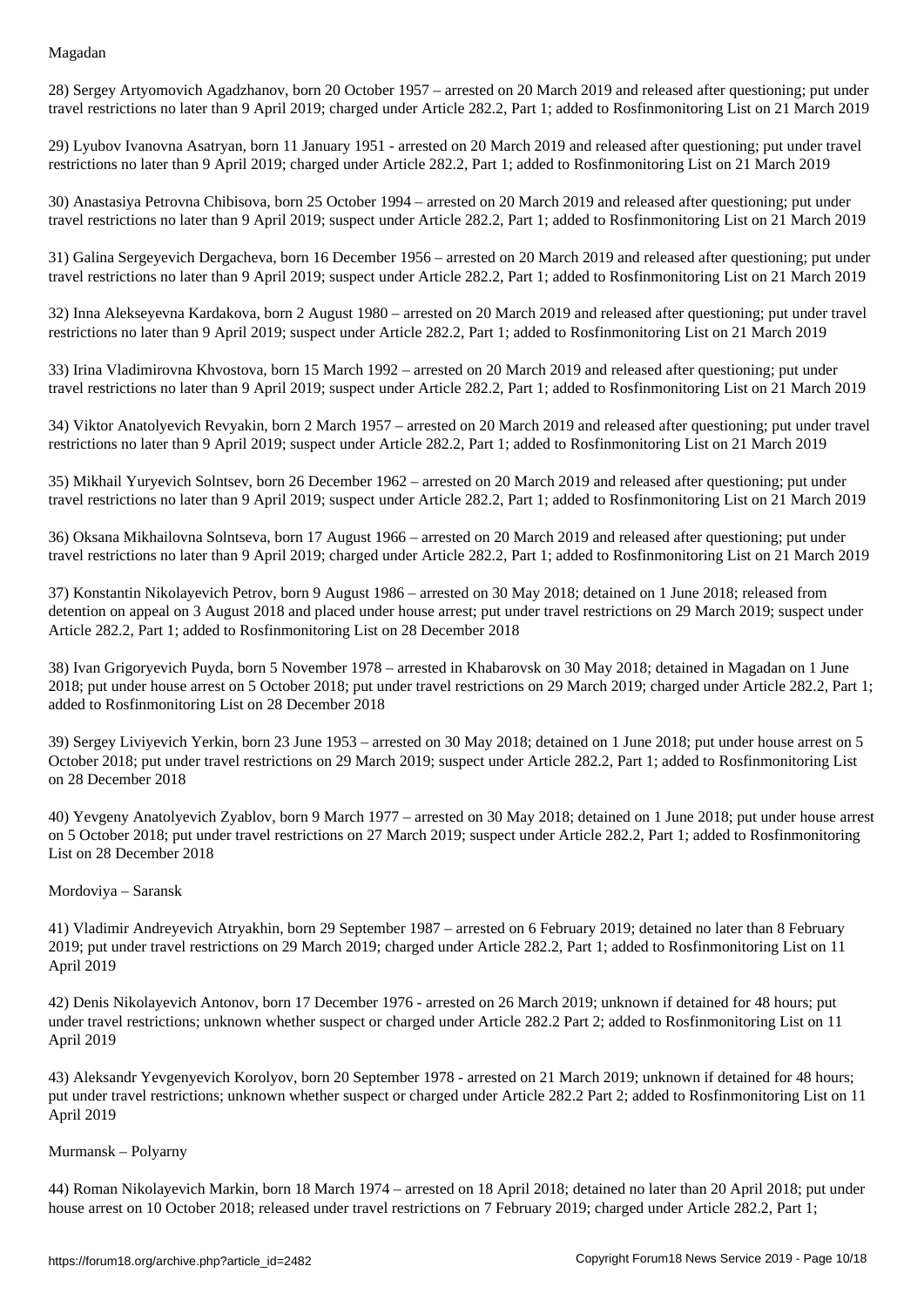45) Viktor Fyodorovich Trofimov, born 26 March 1957 – arrested on 18 April 2018; detained no later than 20 April 2018; put under house arrest on 10 October 2018; released under travel restrictions on 7 February 2019; charged under Article 282.2, Part 1; investigation completed, case sent to Polyarny District Court March 2019; not on Rosfinmonitoring List

## Novosibirsk

46) Marina Stanislavovna Chaplykina, born 16 February 1971 – arrested on 19 April 2019 and detained for 1 day; put under travel restrictions on 21 April 2019; charged under Article 282.2, Part 2; added to Rosfinmonitoring List on 8 May 2019

## Omsk

47) Anastasiya Andreyevna Polyakova, born 25 May 1984 – arrested on 4 July 2018; detained on 6 July 2018; put under house arrest on 4 December 2018; released under travel restrictions on 5 March 2019; charged under Article 282.2, Part 2; added to Rosfinmonitoring List on 15 August 2018

48) Sergey Valeryevich Polyakov, 28 April 1972 – arrested on 4 July 2018; detained on 6 July 2018; put under house arrest on 4 December 2018; rleased under travel restrictions on 5 March 2019; charged under Article 282.2, Part 2; added to Rosfinmonitoring List on 15 August 2018

## Orenburg

49) Pavel Aleksandrovich Lekontsev, born 5 July 1981 – arrested 16 May 2018 but not detained; put under travel restrictions on 16 May 2018; charged under Article 282.2, Part 2; not on Rosfinmonitoring List

50) Sergey Viktorovich Logunov, born 28 November 1962 – arrested 16 May 2018 but not detained; put under travel restrictions on 16 May 2018; charged under Article 282.2, Part 2; not on Rosfinmonitoring List

51) Aleksey Nikolayevich Matveyev, born 23 April 1983 – arrested 16 May 2018 but not detained; put under travel restrictions on 16 May 2018; charged under Article 282.2, Part 2; not on Rosfinmonitoring List

52) Olga Timofeyevna Sandu, born 31 March 1984 – arrested 16 May 2018 but not detained; put under travel restrictions on 16 May 2018 but has since left Russia (on wanted list); charged under Article 282.2, Part 2; not on Rosfinmonitoring List

53) Fail Samigullovich Shangareyev, born 16 December 1960 – arrested 16 May 2018 but not detained; put under travel restrictions on 16 May 2018 but has since left Russia (on wanted list); charged under Article 282.2, Part 2; not on Rosfinmonitoring List

54) Nikolay Nikolayevich Zhugin, born 14 February 1976 – arrested 16 May 2018 but not detained; put under travel restrictions on 16 May 2018; charged under Article 282.2, Part 2; not on Rosfinmonitoring List

## Penza

55) Tatyana Sergeyevna Alushkina, born 12 September 1963 – not arrested or detained but case opened on 11 July 2018; put under travel restrictions no later than 15 April 2019; charged under Article 282.2, Part 1 or 2; added to Rosfinmonitoring List on 30 May 2019

56) Galiya Anvarovna Olkhova, born 5 February 1970 – unknown whether arrested or detained but case opened on 11 July 2018; put under travel restrictions no later than 15 April 2019; charged under Article 282.2, Part 1 or 2; added to Rosfinmonitoring List on 30 May 2019

#### Perm

57) Viktor Aleksandrovich Kuchkov, born 28 June 1967 – arrested on 17 September 2018 and detained for 48 hours; put under house arrest on 20 September 2018; put under travel restrictions on 27 December 2018; added to Rosfinmonitoring List on 21 February 2019

58) Igor Valeryevich Turik, born 25 June 1968 – arrested on 17 September 2018 and detained for 48 hours; put under house arrest on 20 September 2018; put under travel restrictions on 27 December 2018; added to Rosfinmonitoring List on 21 February 2019

## Primorye – Volno-Nadezhdinskoye

59) Grigory Gennadyevich Bubnov, born 4 September 1965 – arrested 16 July 2018; put under travel restrictions; charged under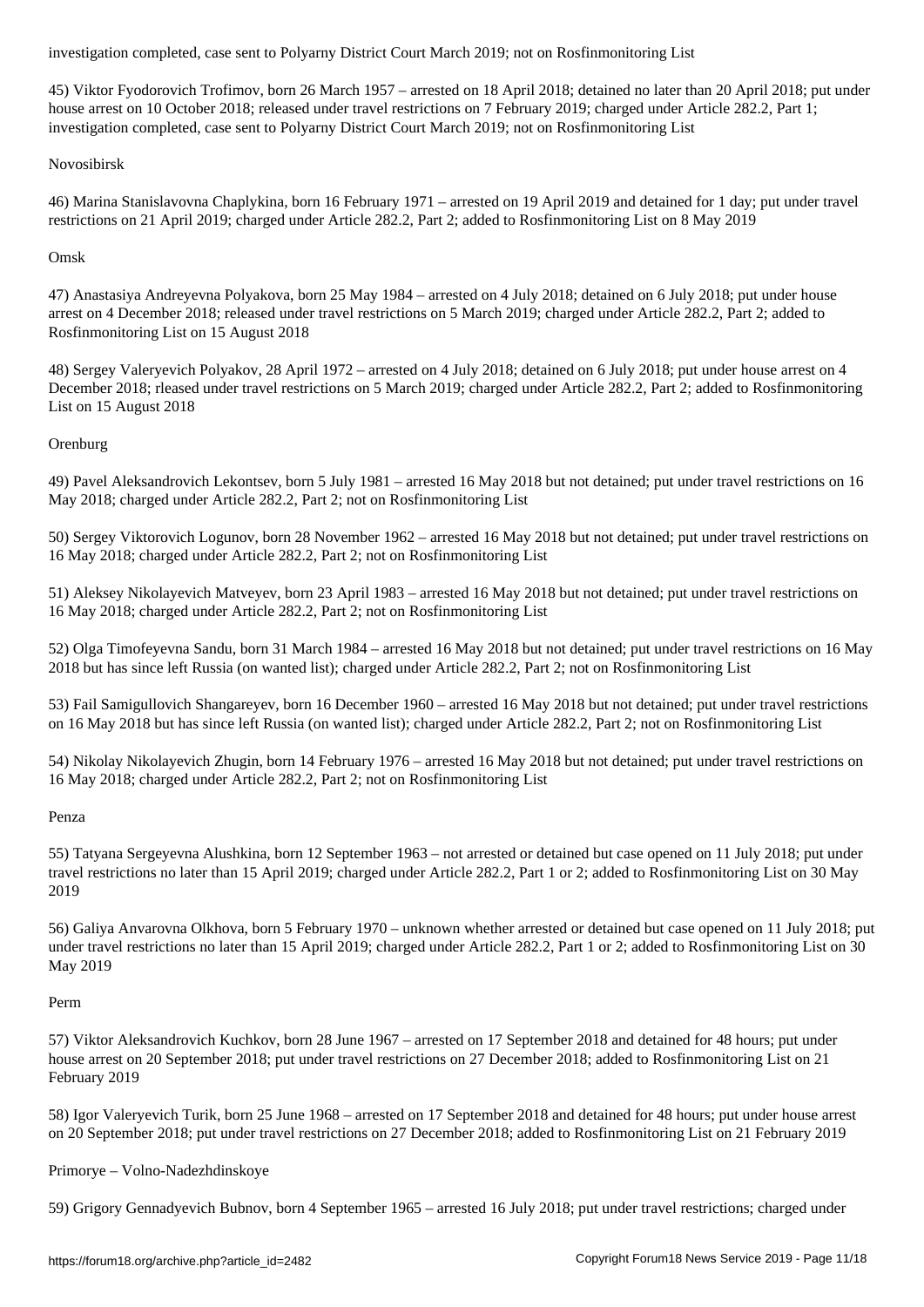Pskov – Porkhovo

60) Sergey Vasilyevich Komissarov, born 5 October 1966 – arrested on 3 April 2019; put under travel restrictions on 4 April 2019; suspect under Article 282.2, Part 1; not on Rosfinmonitoring List

61) Aleksei Nikolayevich Khabarov, born 15 February 1975 – arrested on 3 April 2019; put under travel restrictions on 4 April 2019; suspect under Article 282.2, Part 1; not on Rosfinmonitoring List

Vladivostok, Primorye

62) Valentin Pavlovich Osadchuk, born 15 March 1976 – arrested on 19 April 2018; detained on 23 April 2018; put under house arrest on 18 January 2019; charged under Article 282.2, Part 1 (upgraded from Part 2 on 1 April 2019); not on Rosfinmonitoring List

63) Nailya Sunatovna Kogay, born 5 October 1951 – arrested on 19 April 2018; put under travel restrictions on 19 April; charged under Article 282.2, Part 2; not on Rosfinmonitoring List

64) Lyubov Aleksandrovna Galaktionova, born 14 July 1942 – arrested on 19 April 2018; put under travel restrictions on 19 April; charged under Article 282.2, Part 2; not on Rosfinmonitoring List

65) Nina Ivanovna Purge, born 19 June 1940 – arrested on 19 April 2018; put under travel restrictions on 19 April; charged under Article 282.2, Part 2; not on Rosfinmonitoring List

66) Raisa Mikhailovna Usanova, born 28 September 1947 – arrested on 19 April 2018; put under travel restrictions on 19 April; charged under Article 282.2, Part 2; not on Rosfinmonitoring List

67) Yelena Viktorovna Zayshchuk, born 25 August 1934 – arrested on 19 April 2018; put under travel restrictions on 19 April; charged under Article 282.2, Part 2; not on Rosfinmonitoring List

68) Nadezhda Anatolyevna Anoykina, born 11 January 1958 – under travel restrictions; charged under Article 282.2, Part 2; not on Rosfinmonitoring List

Sakha-Yakutiya – Lensk

69) Igor Nikolayevich Ivashin, born 16 April 1976 – arrested on 30 June or 1 July; put under travel restrictions on 2 July; suspect under Article 282.2, Part 1; not on Rosfinmonitoring List

Saratov

70) Gennady Vasilyevich German, born 12 June 1969 – arrested on 12 June 2018 but not detained beyond 48 hours; put under travel restrictions on 14 June 2018; suspect under Article 282.2, Part 1; not on Rosfinmonitoring List

71) Roman Aleksandrovich Gridasov, born 16 September 1978 – arrested on 12 June 2018 but not detained beyond 48 hours; put under travel restrictions on 14 June 2018; suspect under Article 282.2, Part 1; not on Rosfinmonitoring List

72) Aleksey Petrovich Miretsky, born 14 December 1975 – arrested on 12 June 2018 but not detained beyond 48 hours; put under travel restrictions on 14 June 2018; suspect under Article 282.2, Part 1; not on Rosfinmonitoring List

Sverdlovsk – Karpinsk

73) Venera Nikolayevna Dulova, born 3 January 1961 – arrested no earlier than 1 August 2018 and placed under travel restrictions; suspect under Article 282.2, Part 2; not on Rosfinmonitoring List

74) Aleksandr Vitalyevich Pryanikov, born 18 May 1987 – arrested no earlier than 21 September 2018 and placed under travel restrictions; suspect under Article 282.2, Part 2; not on Rosfinmonitoring List

Tatarstan – Naberezhnyye Chelny

75) Zinaida Viktorovna Soldatova, born 2 April 1967 – arrested on 27 March 2018 but not detained; put under travel restrictions on 12 June 2018; suspect under Article 282.2, Parts 1, 1.1, and 2; not on Rosfinmonitoring List

76) Valentina Ivanovna Stepkina, born 18 January 1951 – arrested on 27 March 2018 but not detained; put under travel restrictions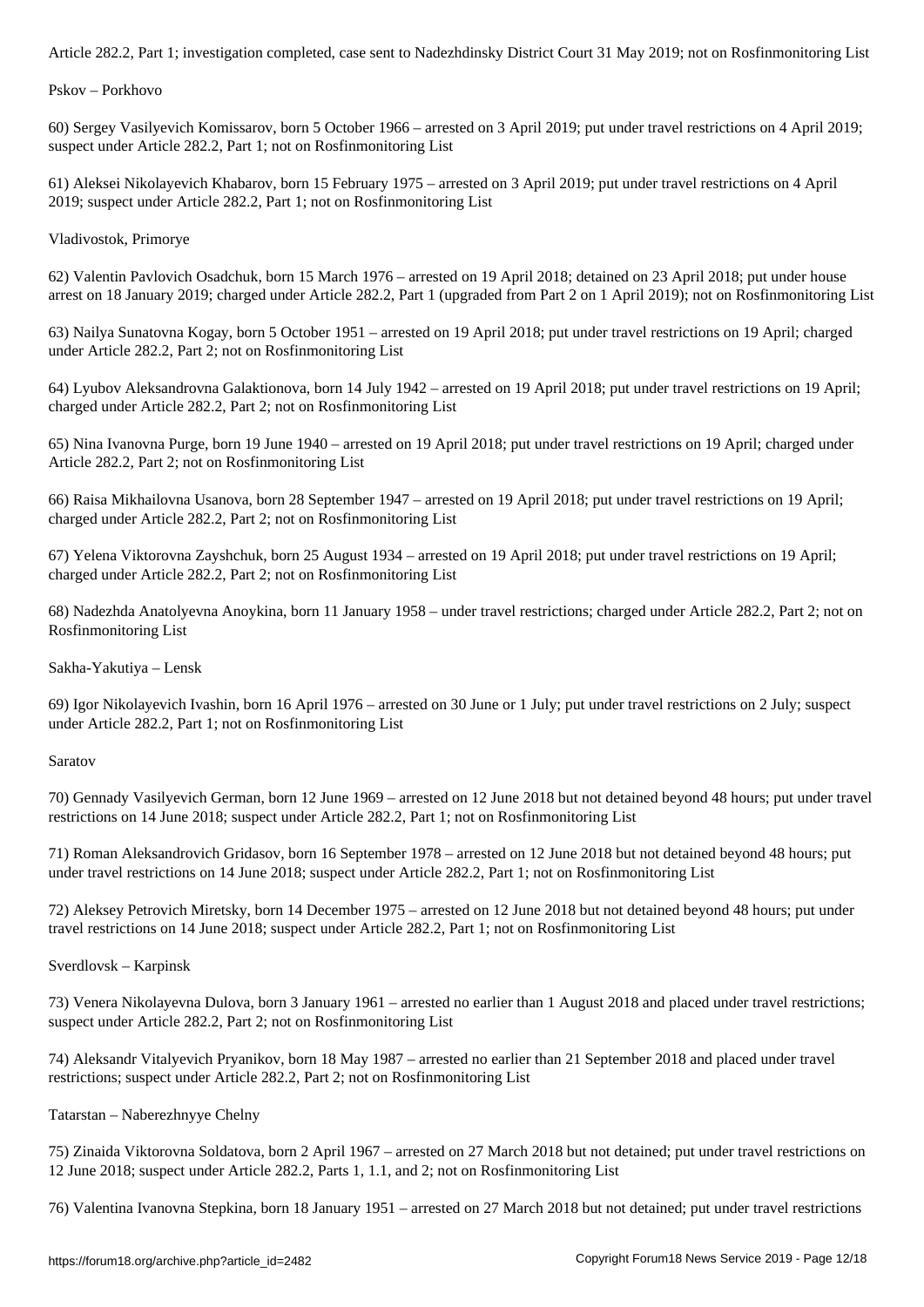==================================================

### - Specific Restrictions

## Arkhangelsk

1) Yevgeny Viktorovich Yakku, born 22 February 1980 – arrested on 18 February 2019 and held in temporary detention; released under specific restrictions on 19 February 2019 – not allowed to go out at night, to hold "meetings and gatherings" at home, to use the telephone, post, or internet, or to communicate with anyone else involved in the case; charged under Article 282.2, Part 1.1 and Part 2; added to Rosfinmonitoring List on 4 April 2019

## Khanty-Mansi Autonomous Region

2) Yevgeny Anatolyevich Fedin, born 7 February 1977 – arrested on 15 February 2019; detained on 18 February 2019; released on 11 April 2019 and put under specific restrictions – not allowed to go out at night, communicate with others involved in the case, or use the post, telephone, or internet; charged under Article 282.2, Part 1 or 1.1 or 2; not on Rosfinmonitoring List

3) Sergey Pavlovich Loginov, born 18 September 1961 – arrested on 15 February 2019; detained on 18 February 2019; released on 11 April 2019 and put under specific restrictions – not allowed to go out at night, communicate with others involved in the case, or use the post, telephone, or internet; charged under Article 282.2, Part 1 or 1.1 or 2; not on Rosfinmonitoring List

## Kirov

4) Andrei Vladimirovich Shchepin, born 11 June 1991 – arrested on 26 March 2019 and detained for 48 hours; put under specific restrictions on 29 March 2019; suspect under Article 282.2, Part 1 or 2; added to Rosfinmonitoring List on 30 April 2019

## **Orenburg**

5) Aleksandr Gennadyevich Suvorov, born 20 April 1980 – arrested on 16 May 2018; detained on 19 May 2018; placed under house arrest on 3 August 2018; put under specific restrictions on 14 October 2018 – not allowed to go out at night, send or receive post, or use other means of communication, but has since left Russia (on wanted list); charged under Article 282.2, Part 1; not on Rosfinmonitoring List

6) Vladimir Yuryevich Kochnev, born 15 October 1979 – arrested on 16 May 2018; detained on 19 May 2018; placed under house arrest on 3 August 2018; put under specific restrictions on 14 October 2018 – not allowed to send or receive post, or use other means of communication; night-time curfew lifted on 12 February 2019; charged under Article 282.2, Part 1; not on Rosfinmonitoring List

7) Vladislav Sergeyevich Kolbanov, born 27 November 1992 – arrested on 16 May 2018; put under house arrest on 19 May 2018; put under specific restrictions on 14 October 2018 – not allowed to send or receive post, or use other means of communication; night-time curfew lifted on 12 February 2019; charged under Article 282.3 Part 1; not on Rosfinmonitoring List

#### Perm

8) Aleksandr Vasilyevich Solovyov, born 13 February 1970 – arrested on 22 May 2018; put under house arrest on 24 May 2018; put under specific restrictions on 19 November 2018 – not allowed to use the phone, internet, or postal service, or speak with other parties in the case; charged under Article 282.2, Part 2; not on Rosfinmonitoring List

## Saratov

9) Konstantin Viktorovich Bazhenov, born 10 May 1975 – arrested on 12 June 2018; detained on 14 June 2018; released under specific restrictions on 20 May 2019 – cannot go out at night, communicate with anyone else involved in the case, or use the telephone or internet, and must wear electronic tag; charged under Article 282.2, Part 1; not on Rosfinmonitoring List

10) Aleksey Vladimirovich Budenchuk, born 27 July 1982 – arrested on 12 June 2018; detained on 14 June 2018; ; released under specific restrictions on 20 May 2019 – cannot go out at night, communicate with anyone else involved in the case, or use the telephone or internet, and must wear electronic tag; charged under Article 282.2, Part 1; not on Rosfinmonitoring List

11) Feliks Khasanovich Makhammadiyev, born 14 December 1984 – arrested on 12 June 2018; detained on 14 June 2018; ; released under specific restrictions on 20 May 2019 – cannot go out at night, communicate with anyone else involved in the case, or use the telephone or internet, and must wear electronic tag; charged under Article 282.2, Part 1; not on Rosfinmonitoring List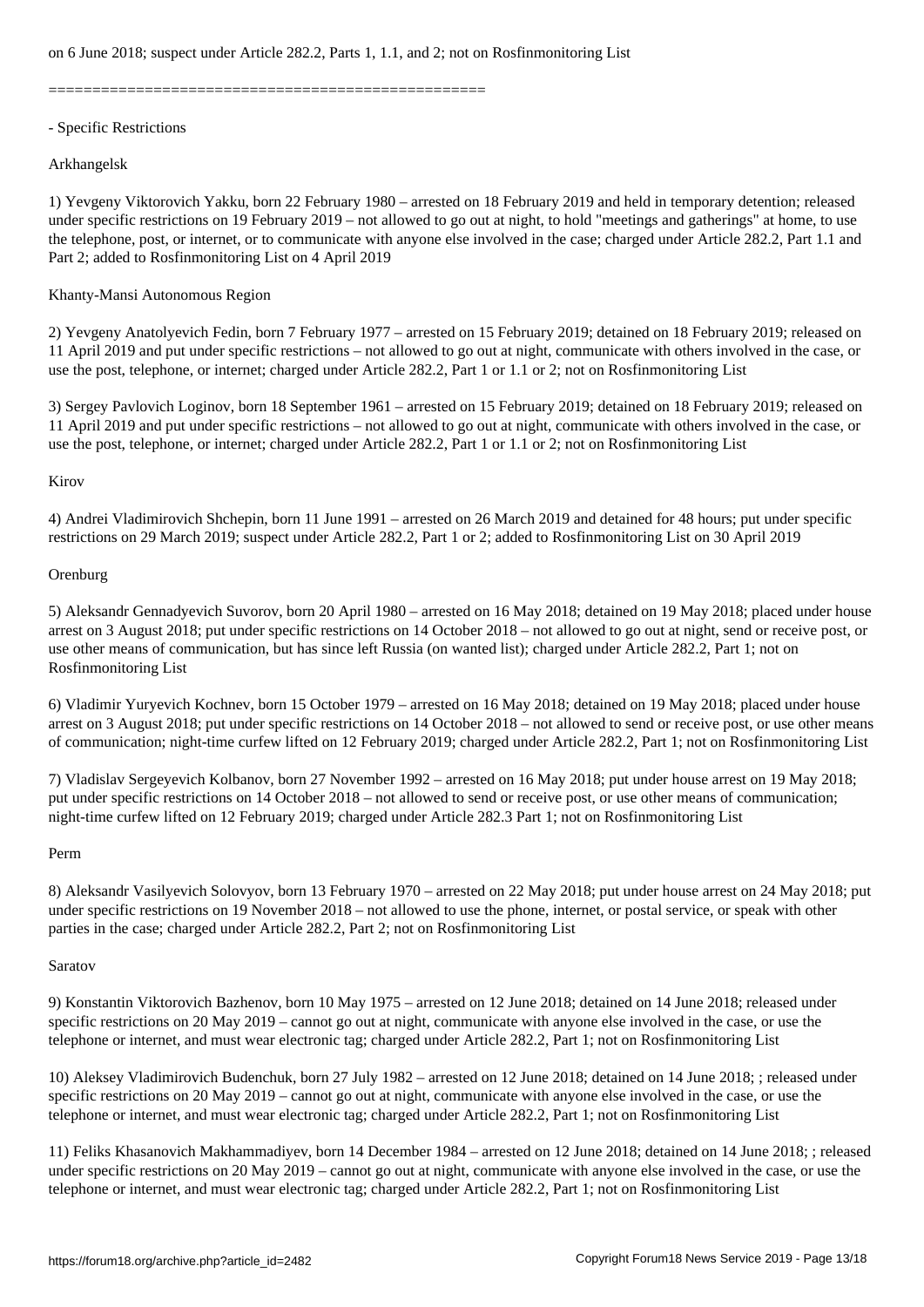12) Khoren Nikolevich Khachikyan, born 25 April 1985 – arrested on 27 February 2019 and held in temporary detention for one day; put under house arrest on 28 February 2019; released and put under specific restrictions on 19 April 2019 – not allowed to go out at night or use communications; charged under Article 282.2, Part 1 or 2; added to Rosfinmonitoring List on 6 May 2019

13) Aleksandr Vyacheslavovich Ganin, born 8 January 1957 – arrested on 15 May 2019 and held in temporary detention for 48 hours; put under specific restrictions on 16 May 2019 – not allowed to go out between 4pm and 9am, to use the telephone or internet, or to speak to anyone else involved in the case; charged under Article 282.2, Part 2; not on Rosfinmonitoring List

14) Natalya Aleksandrovna Mysina, born 17 December 1971 – arrested on 27 February 2019 and held in temporary detention for one day; put under house arrest on 28 February 2019; released and put under specific restrictions on 19 April 2019 – not allowed to go out at night or use communications; charged under Article 282.2, Part 1 or 2; added to Rosfinmonitoring List on 6 May 2019

15) Andrei Vladimirovich Tabakov, born 23 January 1973 – arrested on 27 February 2019 and held in temporary detention for one day; put under house arrest on 28 February 2019; released and put under specific restrictions on 24 April 2019 – not allowed to go out at night or use communications; charged under Article 282.2, Part 1 or 2; added to Rosfinmonitoring List on 6 May 2019

16) Mikhail Grigoryevich Zelensky, born 7 November 1960 – arrested on 27 February 2019 and held in temporary detention for one day; put under house arrest on 28 February 2019; released and put under specific restrictions on 23 April 2019 – not allowed to go out at night or use communications; charged under Article 282.2, Part 1 or 2; added to Rosfinmonitoring List on 6 May 2019

==================================================

- Obligation to present oneself (obyazatelstvo o yavke)

Pskov

1) Gennady Valerianovich Shpakovsky, born 6 October 1958 – arrested on 3 June 2018; put under travel restrictions on unknown date; suspect under Article 282.2, Part 1; added to Rosfinmonitoring List on 6 July 2018

Kamchatka – Petropavlovsk-Kamchatsky

2) Sergey Mikhailovich Ledenyov, born 23 July 1974 – arrested 2 December 2018 and put under travel restrictions which lapsed/were lifted on unknown date; suspect under Article 282.2, Part 1; added to Rosfinmonitoring List on 22 May 2019

Republic of Khakasiya – Abakan

3) Roman Lyubomirovich Baranovsky, born 27 June 1974 – arrested 10 April 2019 and released after questioning; suspect under Article 282.2, Part 1; not on Rosfinmonitoring List

4) Valentina Ivanovna Baranovskaya, born 8 April 1951 – arrested 10 April 2019 and released after questioning; suspect under Article 282.2, Part 1; not on Rosfinmonitoring List

Kirov

5) Anatoly Mikhailovich Tokarev, born 31 December 1958 – questioned 24 May 2019; suspect under Article 282.2, Part 1; not on Rosfinmonitoring List

==================================================

- No known restrictions

Arkhangelsk – Severodvinsk

1) Sergey Aleksandrovich Potylitsyn, born 21 May 1981 – arrested on 13 March 2019 and released after questioning; suspect under Article 282.2, Part 1; not on Rosfinmonitoring List

2) Andrei Nikolaevich Maksimovich, born 5 January 1995 - suspect under Article 282.2, Part 1; not on Rosfinmonitoring List

3) Kareliya Fyodorovna Mamykina, born 18 April 1941 - arrested on 7 May 2019; unknown whether detained for 48 hours; unknown whether suspect or charged under Article 282.2 Part 2; not on Rosfinmonitoring List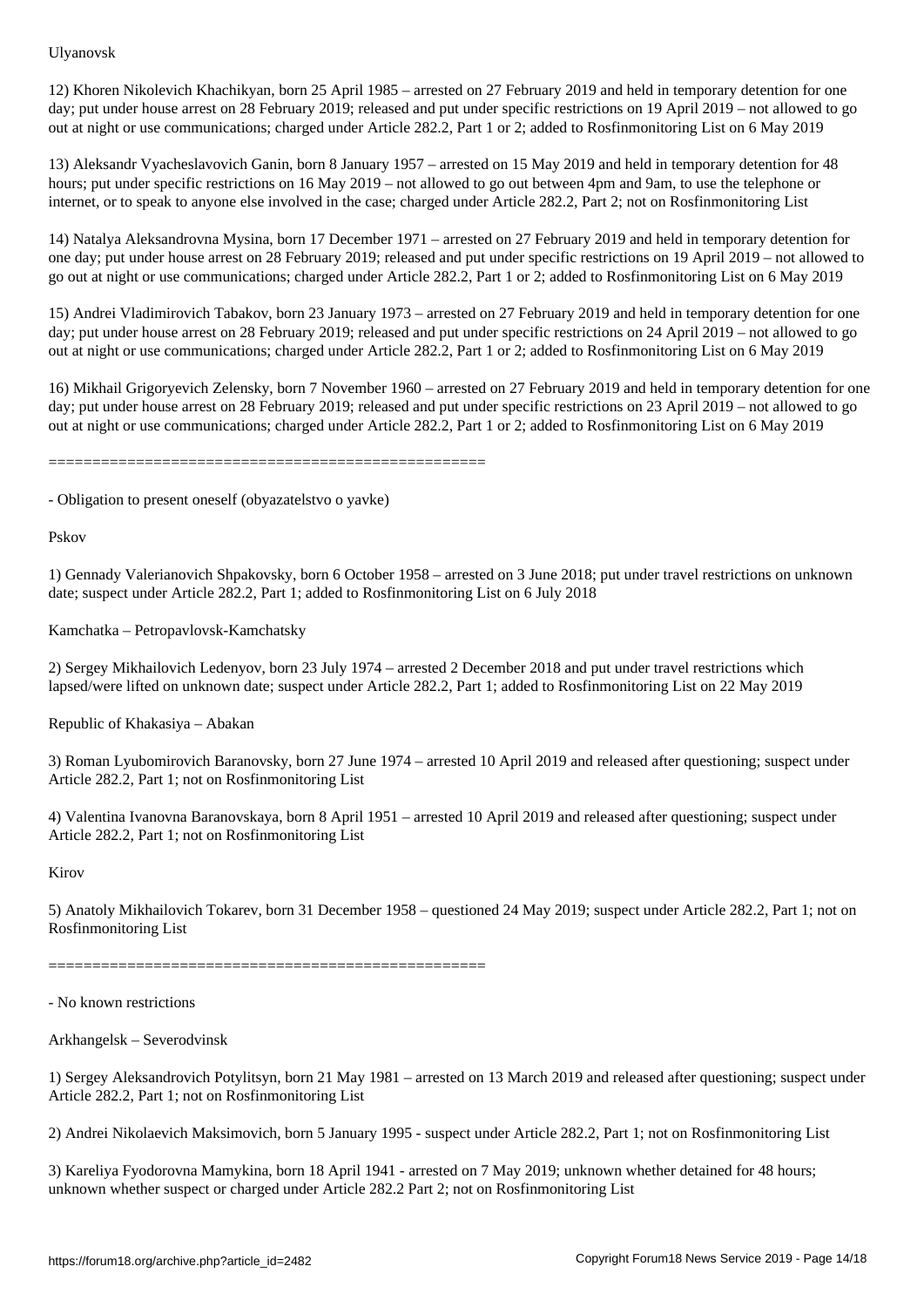4) Sergey Aleksandrovich Voykov, born 28 August 1975 – arrested on 7 February 2018; released under travel restrictions on 10 February 2018, which later lapsed, but has since left Russia; suspect under Article 282.2, Part 2; not on Rosfinmonitoring List

5) Anatoly Aleksandrovich Shalyapin, born 21 January 1994 – arrested on 7 February 2018; released under travel restrictions on 10 February 2018, which later lapsed; suspect under Article 282.2, Part 1; not on Rosfinmonitoring List

## Kamchatka – Yelizovo

6) Snezhana Yevgenyevna Bazhenova, born 20 December 1977 – arrested on 19 August 2018 and detained for 48 hours; put under travel restrictions on 21 August 2018 which appear to have lapsed; charged under Article 282.2, Part 1; added to Rosfinmonitoring List on 11 October 2018

7) Vera Ivanovna Zolotova, born 20 October 1946 – arrested on 19 August 2018 and detained for 48 hours; put under travel restrictions on 21 August 2018 which appear to have lapsed; charged under Article 282.2, Part 1; added to Rosfinmonitoring List on 11 October 2018

Kamchatka – Vilyuchinsk

8) Yelena Vyacheslavovna Popova, born 10 September 1963 – arrested on 30 July 2018 and detained for 48 hours, extended to 72 hours; placed under house arrest on 3 August 2018; released from house arrest on appeal on 10 August 2018; suspect under Article 282.2, Part 1 and Article 282.2, Part 1.1; added to Rosfinmonitoring List on 11 October 2018

9) Mikhail Yuryevich Popov, born 25 May 1962 – arrested on 30 July 2018; detained on 1 August 2018; released on appeal on 9 August 2018; suspect under Article 282.2, Part 1 and Article 282.2, Part 1.1; added to Rosfinmonitoring List on 11 October 2018

## Khabarovsk

10) Yevgeniya Nikolayevna Slobodenyuk, born 24 June 1973 – has left Russia (on wanted list); suspect under Article 282.2, Part 1.1; not on Rosfinmonitoring List

11) Vitaly Ivanovich Slobodenyuk, born 6 May 1973 – has left Russia (on wanted list); suspect under Article 282.2, Part 1.1; not on Rosfinmonitoring List

Khanty-Mansi Autonomous Region – Surgut

12) Artur Vasilyevich Severinchik, born 27 October 1968 – arrested on 15 February 2019; detained on 18 February 2019; released on 15 March 2019; charged under Article 282.2, Part 1 or 1.1 or 2; not on Rosfinmonitoring List

13) Ilkhom Aripzhanovich Aminzhanov, born 9 February 1972 – arrested on 15 February 2019; unknown if detained for 48 hours; suspect under Article 282.2, Part 1 or 2; not on Rosfinmonitoring List

14) Sergey Vladimirovich Volosnikov, born 7 November 1977 – probably arrested on 15 February 2019; unknown if detained for 48 hours; unknown whether charged or suspect under Article 282.2, Part 1 or 2; not on Rosfinmonitoring List

15) Savely Georgiyevich Gargalyk, born 10 October 1960 – probably arrested on 15 February 2019; unknown if detained for 48 hours; suspect under Article 282.2, Part 1 or 2; not on Rosfinmonitoring List

16) Timofey Viktorovich Zhukov, born 19 May 1979 – probably arrested on 15 February 2019; unknown if detained for 48 hours; suspect under Article 282.2, Part 1 or 2; not on Rosfinmonitoring List

17) Igor Sergeyevich Kobotov, born 19 September 1973 – probably arrested on 15 February 2019; unknown if detained for 48 hours; suspect under Article 282.2, Part 1 or 2; not on Rosfinmonitoring List

18) Yevgeny Aleksandrovich Kozak, born 22 April 1994 – probably arrested on 15 February 2019; unknown if detained for 48 hours, but has since left Russia; suspect under Article 282.2, Part 1 or 2; not on Rosfinmonitoring List

19) Grigory Yuryevich Ozhiganov, born 23 August 1999 – probably arrested on 15 February 2019; unknown if detained for 48 hours; suspect under Article 282.2, Part 1 or 2; not on Rosfinmonitoring List

20) Igor Vladimirovich Petrov, born 24 August 1969 – probably arrested on 15 February 2019; unknown if detained for 48 hours; suspect under Article 282.2, Part 1 or 2; not on Rosfinmonitoring List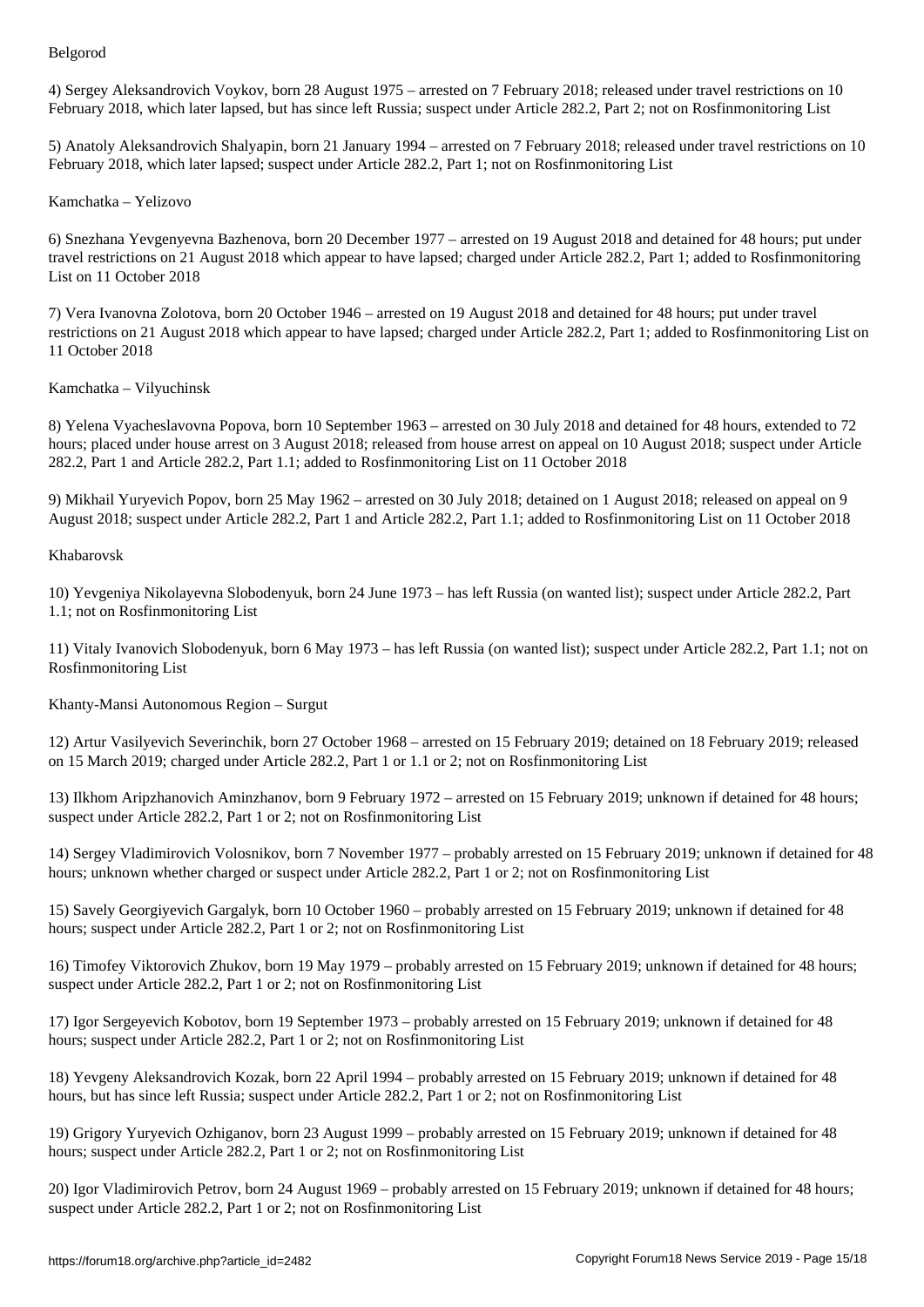21) Pavel Yuryevich Romashov, born 3 July 1974 – probably arrested on 15 February 2019; unknown if detained for 48 hours; suspect under Article 282.2, Part 1 or 2; not on Rosfinmonitoring List

22) Leonid Nikitevich Rysikov, born 2 January 1950 – probably arrested on 15 February 2019; unknown if detained for 48 hours; suspect under Article 282.2, Part 1 or 2; not on Rosfinmonitoring List

23) Igor Petrovich Trifonov, born 19 October 1969 – probably arrested on 15 February 2019; unknown if detained for 48 hours; suspect under Article 282.2, Part 1 or 2; not on Rosfinmonitoring List

24) Viktor Aleksandrovich Fefilov, born 3 March 1962 – probably arrested on 15 February 2019; unknown if detained for 48 hours; suspect under Article 282.2, Part 1 or 2; not on Rosfinmonitoring List

25) Viola Aleksandrovna Shepel, born 19 July 1976 – probably arrested on 15 February 2019; unknown if detained for 48 hours; suspect under Article 282.2, Part 1 or 2; not on Rosfinmonitoring List

26) Mikhail Olegovich Leontyev, born 11 February 1992 - arrested on 6 February 2019; unknown if detained for 48 hours - has now left Russia (on wanted list); unknown whether suspect or charged under Article 282.2 Part 1; not on Rosfinmonitoring List

27) Nikolai Andreyevich Makhalichev, born 1 July 1984 - arrested on 6 February 2019; unknown if detained for 48 hours; unknown whether suspect or charged under Article 282.2 Part 1; not on Rosfinmonitoring List

Kirov

28) Aleksandr Petrovich Shamov, born 4 November 1960 – arrested on 26 March 2019 and released after questioning; suspect under Article 282.2, Part 1 or 2; added to Rosfinmonitoring List on 30 April 2019

29) Yevgeny Georgiyevich Udintsev, born 14 March 1949 – arrested on 26 March 2019 and released after questioning; suspect under Article 282.2, Part 1 or 2; added to Rosfinmonitoring List on 30 April 2019

30) Vladislav Borisovich Grigorenko, born 18 January 1994 - arrested on 31 January 2019; unknown if detained for 48 hours - has now left Russia (on wanted list); unknown whether suspect or charged under Article 282.2 Part 2; not on Rosfinmonitoring List

Mordoviya - Saransk

31) Vladimir Grigoryevich Boyko, born 16 May 1987 - arrested on 28 March 2019; unknown if detained for 48 hours; whereabouts now unknown; unknown whether suspect or charged under Article 282.2 Part 1; added to Rosfinmonitoring List on 11 April 2019

32) Yelena Anatolyevna Nikulina, born 18 August 1968 - arrested on 28 March 2019; unknown if detained for 48 hours; unknown if suspect or charged under Article 282.2 Part 1; added to Rosfinmonitoring List on 11 April 2019

Perm

33) Boris Ivanovich Burylov, born 8 April 1941 – arrested on 17 September 2018 but released after questioning; unknown whether suspect or charged under Article 282.2, Part 1; added to Rosfinmonitoring List on 21 February 2019

34) Yury Vladimirovich Vaag, born 21 August 1975 – unknown when arrested; unknown whether suspect or charged under Article 282.2, Part 2; added to Rosfinmonitoring List on 21 February 2019

35) Aleksandr Valeryevich Inozemtsev, 13 July 1972 – unknown when arrested; unknown whether suspect or charged under Article 282.2, Part 2; added to Rosfinmonitoring List on 21 February 2019

36) Valery Grigoryevich Petrenko, 2 March 1962 – unknown when arrested; unknown whether suspect or charged under Article 282.2, Part 2; added to Rosfinmonitoring List on 21 February 2019

37) Valery Arkadyevich Rubtsov, 20 January 1972 – unknown when arrested; unknown whether suspect or charged under Article 282.2, Part 2; added to Rosfinmonitoring List on 21 February 2019

Primorye – Spassk-Dalny

38) Sergey Vladimirovich Konyukhov, born 26 July 1983 – unknown when/if arrested; unknown whether charged or suspect under Article 282.2, Part 1; added to Rosfinmonitoring List on 14 February 2019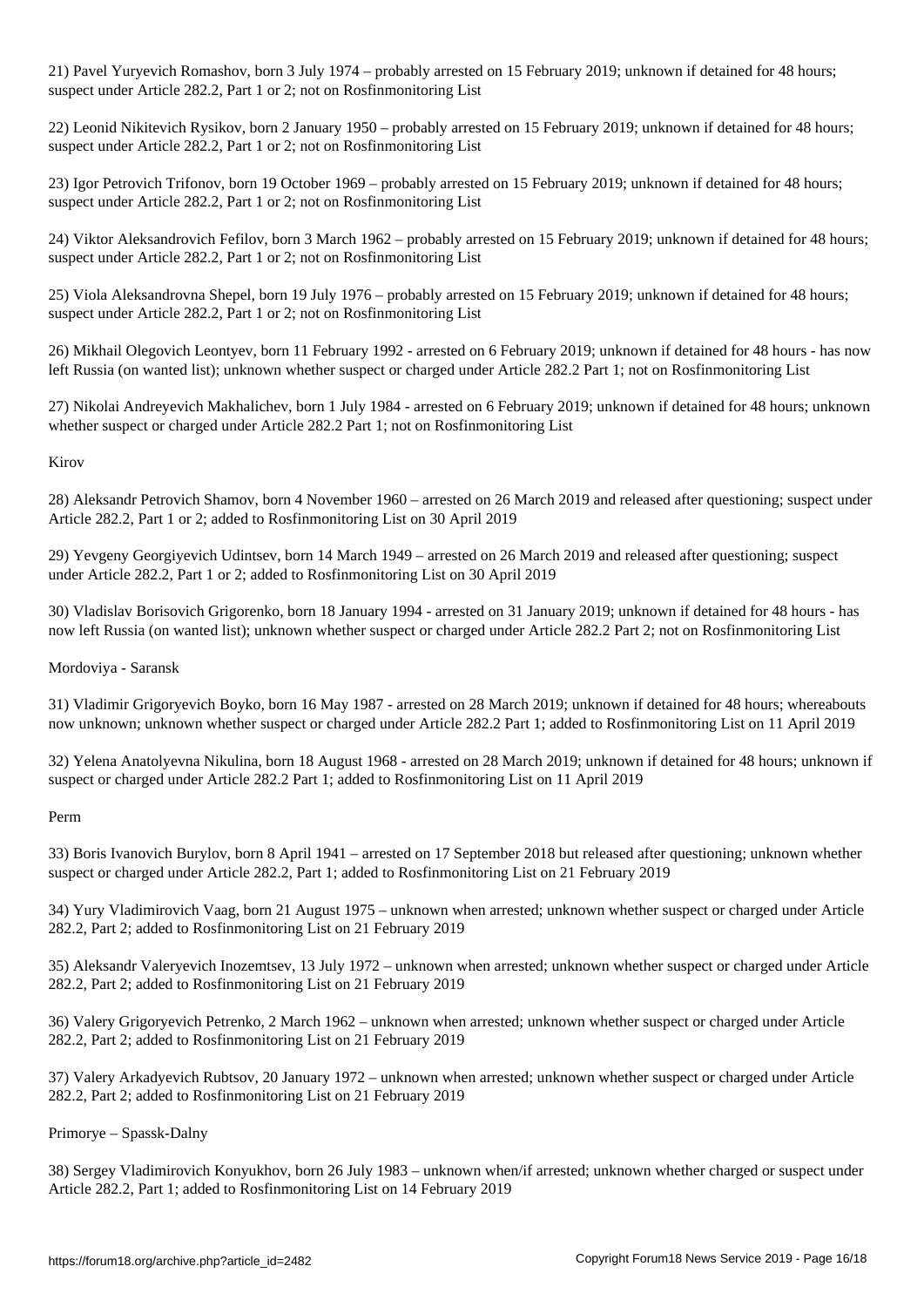39) Sergey Vladimirovich Kulakov, born 18 April 1961 – arrested on 20 January 2019; suspect under Article 282.2, Part 1; not on Rosfinmonitoring List

Stavropol – Neftekumsk

40) Aleksei Gennadyevich Shcherbich, born 27 April 1972 – arrested on 9 December 2018, but has since left Russia; unknown whether charged or suspect under Article 282.2, Part 1; not on Rosfinmonitoring List

Volgograd

41) Ivan Valkovsky, born 1982/83 – arrested on 16 May 2019 and released the same day; unknown whether suspect or charged under Article 282.2, Part 2; not on Rosfinmonitoring List

42) Valentina Aleksandrovna Makhmadagayeva, born 14 January 1948 - arrested on 16 May 2019 but not believed to have been detained; unknown whether suspect or charged under Article 282.2 Part 2; not on Rosfinmonitoring List

43) Olga Aleksandrovna Medvedeva, born 3 October 1953 - arrested on 16 May 2019 but not believed to have been detained; unknown whether suspect or charged under Article 282.2 Part 2; not on Rosfinmonitoring List

==================================================

- Trials already completed

Oryol

1) Dennis Ole Christensen, Danish citizen, born 18 December 1972 – arrested on 25 May 2017; detained on 26 May 2017; convicted on 6 February 2019 under Article 282.2, Part 1 and given six-year jail term; appeal rejected 23 May 2019; added to Rosfinmonitoring List on 27 March 2018

2) Sergey Vladimirovich Skrynnikov, born 30 October 1962 – arrested 25 May 2017 but not detained beyond 48 hours; put under travel restrictions on 13 March 2018 – lifted after his conviction; convicted under Article 282.2, Part 2 and fined 350,000 Roubles; added to Rosfinmonitoring List on 27 March 2018

Republic of Kabardino-Balkariya

3) Arkadya Akopovich Akopyan, born 28 May 1948 – put under travel restrictions on 3 May 2017; convicted under Article 282, Part 1 on 27 December 2018; acquitted on appeal on 1 March 2019; not on Rosfinmonitoring List

## (END)

Full reports on freedom of thought, conscience and belief in Russia (http://www.forum18.org/archive.php?query=&religion=all&country=10)

For more background see Forum 18's survey of the general state of freedom of religion and belief in Russia  $(\text{http://www.forum18.org/archive.php?article id=2246)}$ , as well as Forum 18's survey of the dramatic decline in this freedom related to Russia's Extremism Law (http://www.forum18.org/archive.php?article\_id=2215).

A personal commentary by Alexander Verkhovsky, Director of the SOVA Center for Information and Analysis http://www.sova-center.ru, about the systemic problems of Russian anti-extremism legislation (http://www.forum18.org/archive.php?article\_id=1468)

Forum 18's compilation of Organisation for Security and Co-operation in Europe (OSCE) freedom of religion or belief commitments (http://www.forum18.org/archive.php?article\_id=1351)

Follow us on Twitter @Forum\_18 (http://twitter.com/forum\_18)

Follow us on Facebook @Forum18NewsService (http://www.facebook.com/Forum18NewsService)

All Forum 18 text may be referred to, quoted from, or republished in full, if Forum 18 is credited as the source.

All photographs that are not Forum 18's copyright are attributed to the copyright owner. If you reuse any photographs from Forum